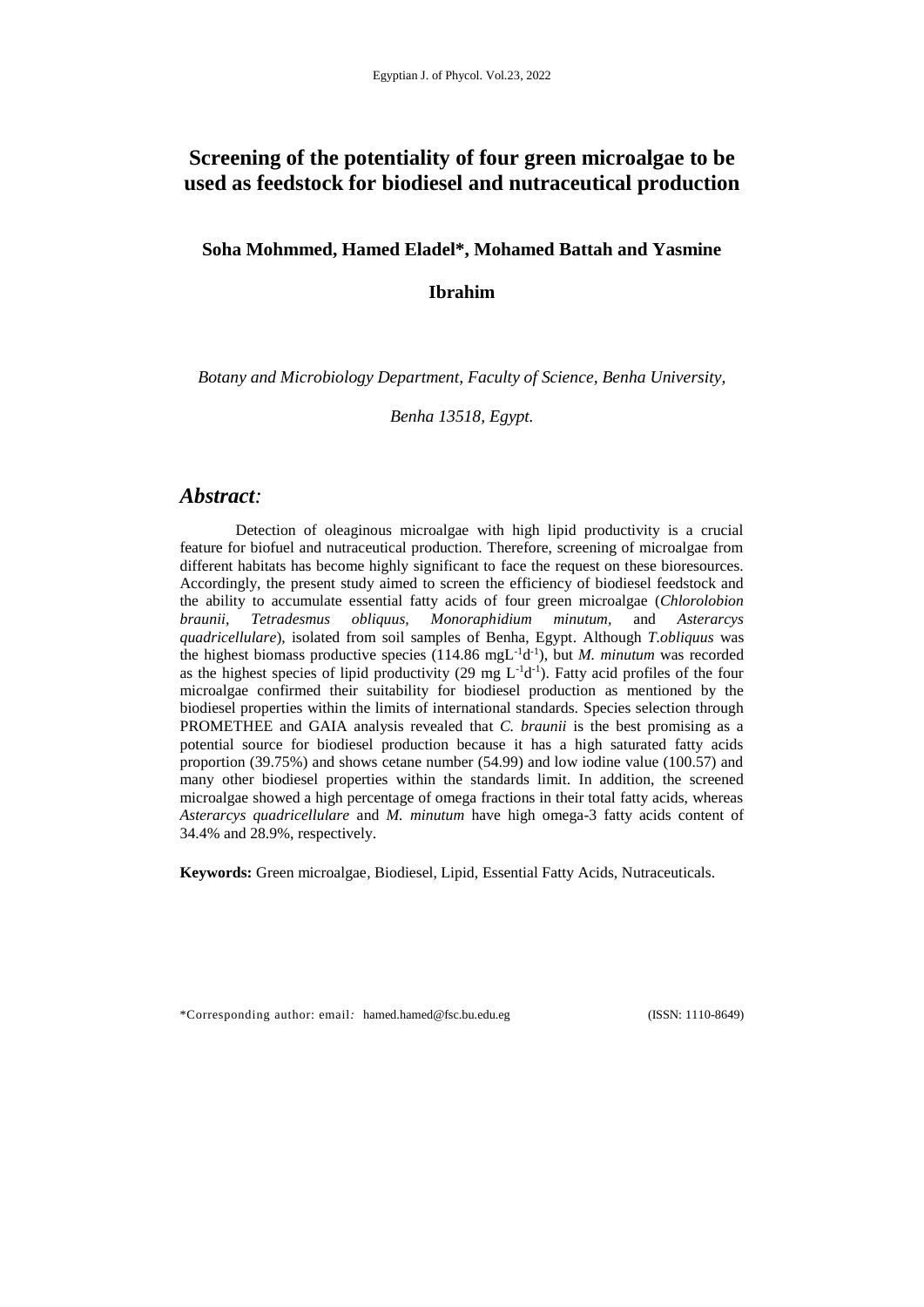## *Introduction*

Microalgae include a varied group of photoautotrophic microorganisms that inhabit aquatic habitats and terrestrial ecosystems. A long time ago, the screening of microalgae attracted attention in respect of their high potency for biotechnological applications including food supplements to prevent many diseases, and biodiesel production (**Bhalamurugan et al. 2018**; **Khan et al. 2018**). Microalgae show great potential as feedstocks in replacing fossil fuels to ensure energy security and to avoid environmental pollution globally (**Enamala et al. 2018**). Biodiesel raw materials obtained from microalgae appeared to be one of the foremost promising alternative sources for biodiesel generation due to their rapid growth rates, high biomass productivity and high lipid contents over the terrestrial crop plants. Microalgae produce a significantly higher yield of lipids, about 150 000 L of oil per hectare, which is three times higher than other oil crops (**Li et al. 2020**). In addition, microalgae can grow on wastewaters and adapt themselves to adverse environmental conditions (**Eladel et al. 2019**). Also, with their photosynthetic effectiveness and  $CO<sub>2</sub>$  sequestration, they can be grown successfully with high lipid content appropriate as biodiesel feedstock and do not compete with human nutrition (**Almarashi et al. 2020**). A large number of oleaginous microalgae species have already been substituted a fraction of petroleum-based fuels in some countries (**Meng et al. 2009**). Typical microalgae for biodiesel generation require not only high lipid content but also reasonable fatty acids composition. The generation of saturated and monounsaturated fatty acids by microalgae is ideal for biodiesel production, where it achieves the equilibrium between cetane number and cold-flow properties (**Koller et al. 2014; Ma et al. 2014**).

Egyptian J. of Phycol. Vol. 23, 2022 **- 2 -**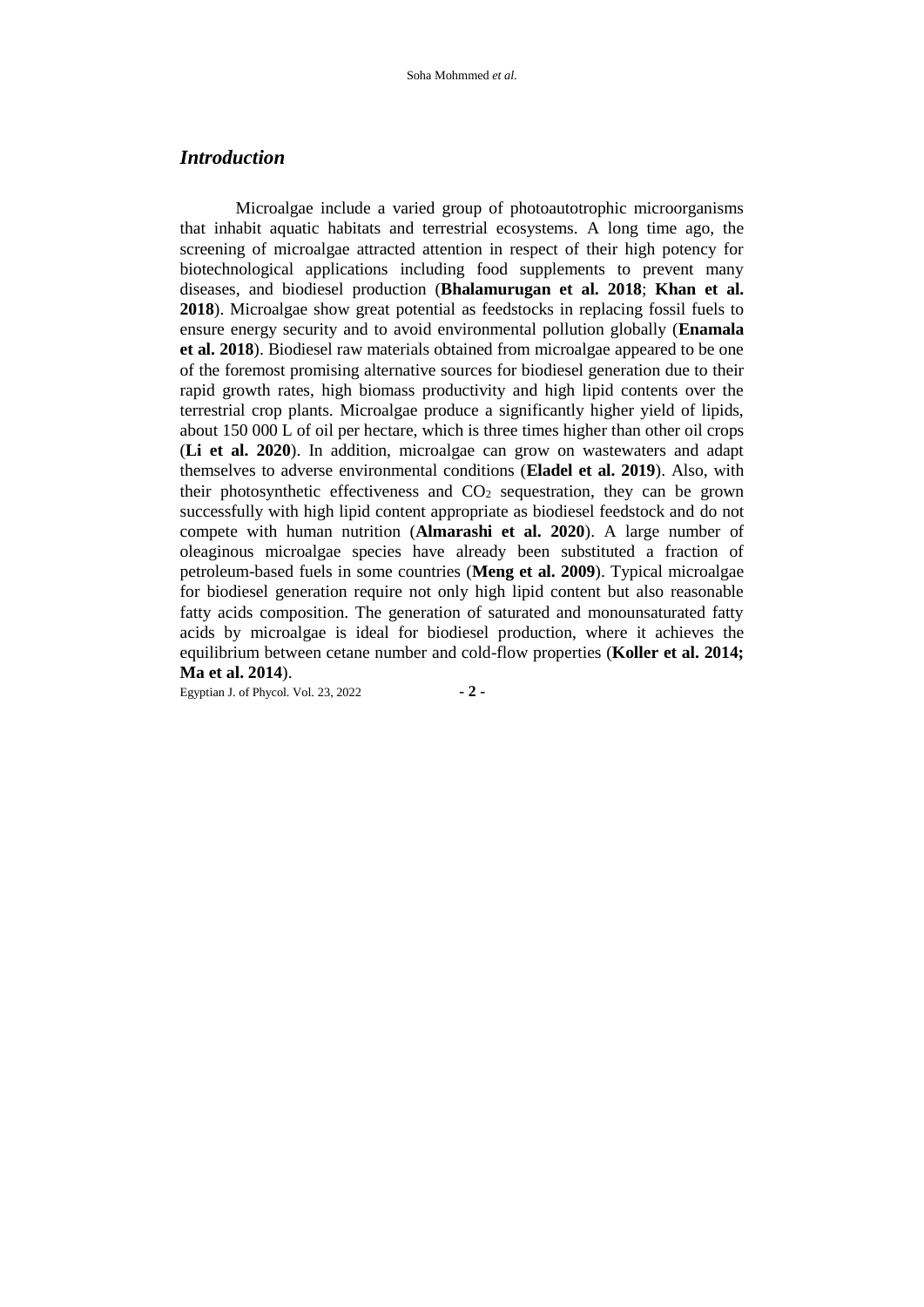As a result of algal growth in diverse and extreme habitats, they produce a group of unique bioactive compounds. Polyunsaturated fatty acids (PUFAs) are highly beneficial bioactive products for human health. Algae have a useful effect on human nutrition and health, because of their high polyunsaturated fatty acids (**Morais et al. 2015**). Algal lipids are of an extraordinary commercial value as sources of nutritiously important polyunsaturated fatty acids (PUFAs) and are therefore broadly utilized as ingredients in the nutraceutical industry (**Mendis and Kim 2011**). Replacing saturated lipids with unsaturated is effective in preventing cardiovascular and cancer diseases (**Clifton and Keogh 2017**). The human body cannot generate essential fatty acids, and hence, these must be consumed in the diet. They are advisable for the proper growth and development of organisms. Omega-3 fatty acids alpha-linolenic acid (ALA), eicosapentaenoic acid (EPA) and docosahexaenoic acid (DHA) provide substantial protection against chronic and metabolic diseases, therefore, their intake is advisable (**Bazinet and Layé 2014**). Dietary omega-3 PUFAs enhance the body functions to fight against inflammatory conditions that lead to initiating diseases like cancer, kidney malfunction, diabetes, and cardiovascular disorders (**Yagi et al. 2017**). Docosahexaenoic (DHA) is a vital bioactive lipid that is suggested for keeping up physiological health. In addition, docosahexaenoic acid (DHA) contributes to the upregulation of intracellular antioxidants and driving oxidative stress reduction. Other than this, DHA is additionally reported to display an anti-inflammatory effect (**Aluko 2012**). The valuable omega-6 fatty acids are linoleic acid (LA), gamma-linolenic acid (GLA), arachidonic acid (AA) and docosapentaenoic acid, (DPA) are the major fatty acids of this group. They play a significant part in numerous physiological functions and molecular pathways (**Maki et al. 2018**). Linoleic acid reduces the risk of blood pressure and activates prostaglandins

Egyptian J. of Phycol. Vol. 23, 2022 **- 3 -**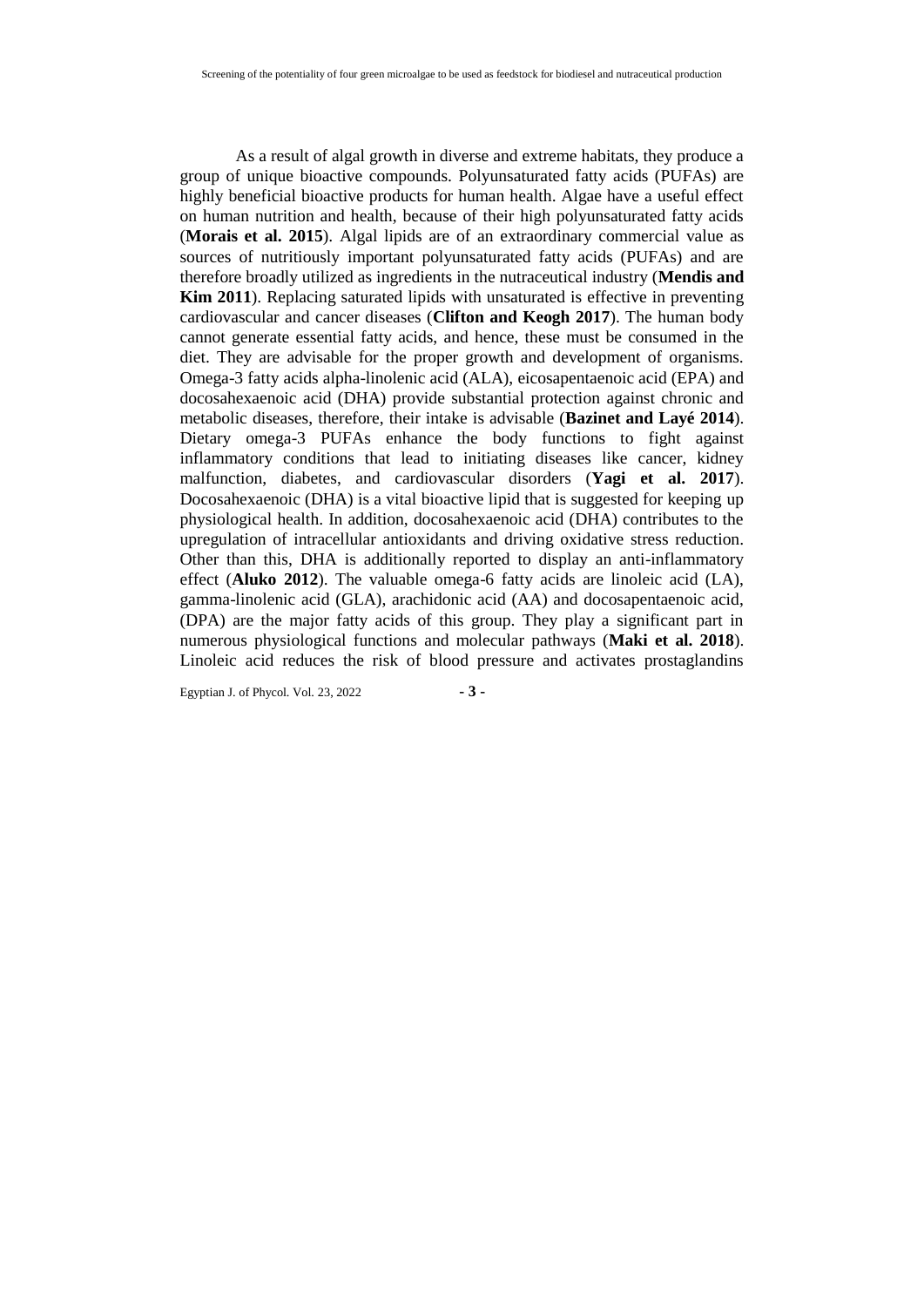synthesis. It leads to the composition of arachidonic acid, eicosapentaenoic acid, and docosahexaenoic acid that play principal roles in regulating body homeostasis (**Ward and Singh 2005; Aluko 2012**).

Recently, microalgae biorefinery models have been applied to reduce biodiesel production costs through biomass valorization. For example, lipid-free biomass residue after lipid extraction can be utilized as a nourishing supplement (**Abomohra et al. 2018**). This study intended to isolate some local soil microalgae and evaluate their potential ability for utilizing them in biodiesel production and food supplements. Also, the study aims to determine the most suitable species as biodiesel feedstock by PROMETHEE and GAIA software (**Islam et al. 2013; Kramadibrata et al. 2019**).

## *Materials and Methods*

## *Microalgae isolation and growth conditions*

Egyptian J. of Phycol. Vol. 23, 2022 **- 4 -** The soil samples have been collected from agricultural land in Benha city (coordinates, 30°25'47.4"N 31°12'55.2"E), Egypt. Ten grams of soil were mixed with 50 mL of sterilized distilled water. The soil suspension was agitated at 300 rpm for 30 min, then 10-fold serial dilutions (**Anderson, 2005**) were prepared using Bold's Basal medium (BBM). Using the spread agar method; Petri-dishes containing solid BBM were inoculated with different soil dilutions and incubated at  $26 \pm 2.0$  °C. Cultures were illuminated by tubular fluorescent lamps at 50 µmol  $m<sup>-2</sup>$  s<sup>-1</sup> light intensity. After microalgal growth appeared, the individual colonies were picked up and sub-cultured several times on agar plates until the complete purification of the isolates. Pure microalgal isolates were examined using a light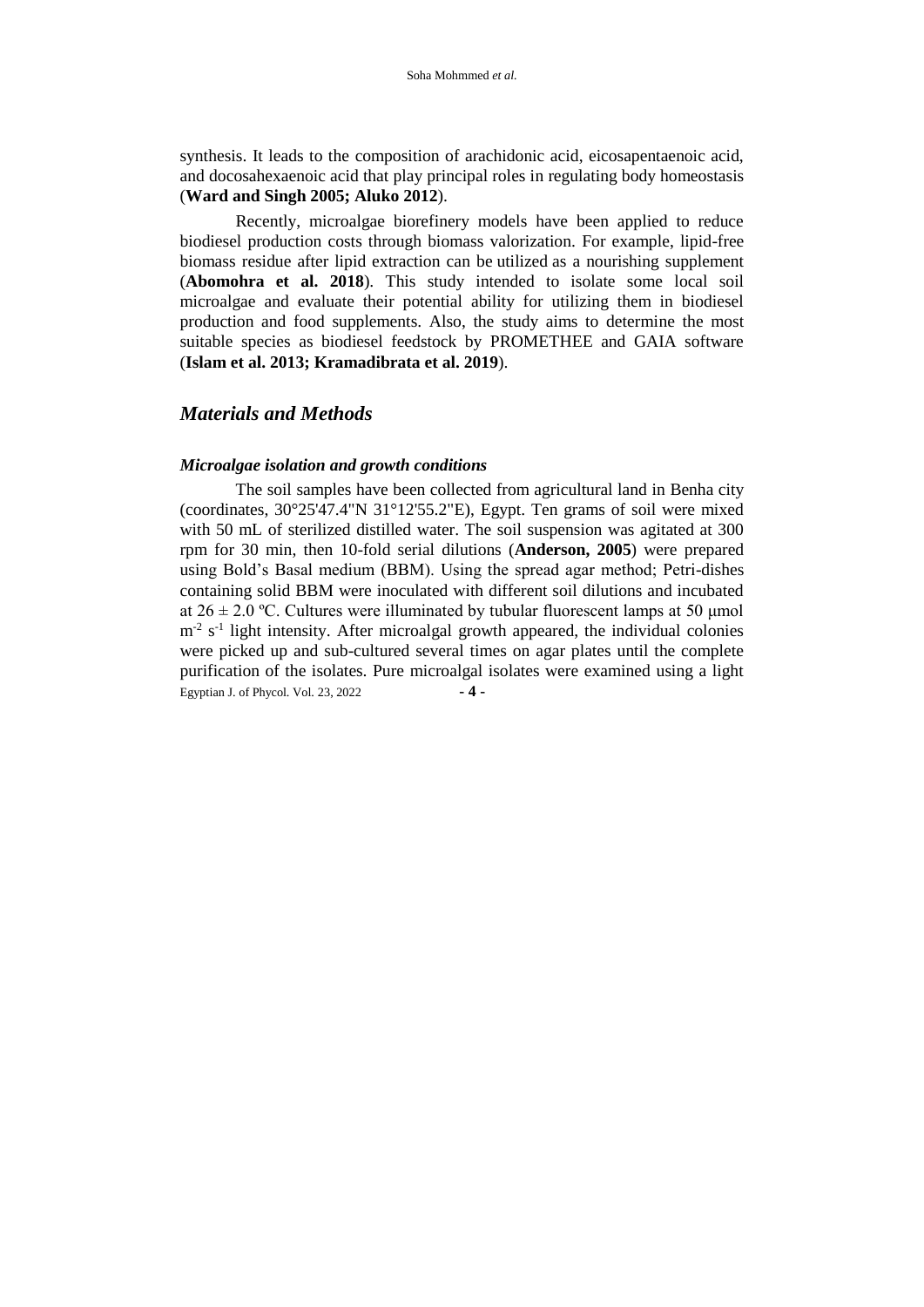microscope, re-cultivated in 50 mL liquid BBM, and incubated under the aforementioned growth conditions. Microalgae were cultivated in batch culture containing 700 mL BBM medium. All flasks were autoclaved, cooled down, and inoculated with exponentially grown culture to get an initial optical density  $(OD_{680})$  of  $0.05 \pm 0.003$ . All cultures were aerated using an atmospheric air pump. Microalgal identification was conducted morphologically using the classification systems adopted by the following references: **Hegewald & Schmidt (1992) Komárek & Fott (1983)** and **Wehr** *et al.* **(2015).**

#### *Growth measurements*

Batch cultures were incubated for up to 14 days, and the microalgae growth was monitored by measuring the optical density  $(OD_{680})$  every two days interval (**Held, 2011**). Dry weight was determined at the early exponential and late exponential phases of each microalgal species for biomass productivity determination. To measure the dry weight, algal cells in 10 mL culture were collected by filtration through 0.45 µm pre-weighted filter paper, then oven-dried at 105 ºC until constant weight. Biomass productivity determination using equation (1);

*Biomass productivity* (mg 
$$
L^{-1}d^{-1}
$$
) =  $(dwt - dwi)/\Delta t$  (1)

Where dwt and dwi represent the cellular dry weight at the measured time (t) and the initial dry weight, respectively, while  $\Delta t$  represents the time interval in days (**Eladel et al. 2019**)

Egyptian J. of Phycol. Vol. 23, 2022 **- 5 -**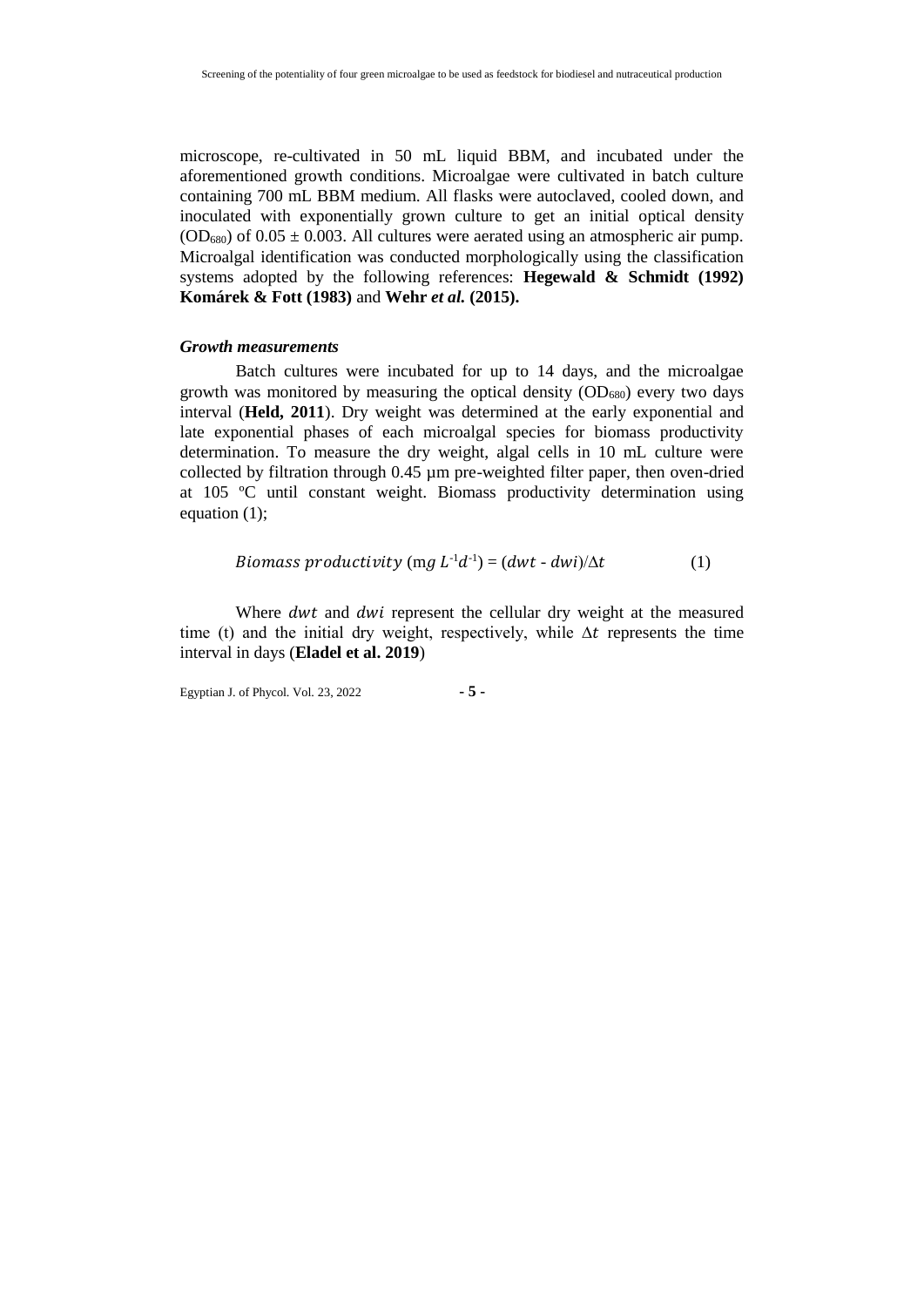#### *Lipid content*

Microalgae lipid extraction was carried out according to the modified **Folch et al. (1957)** method. Briefly, 20 mL of microalgal culture were centrifuged at 3000× g for 10 minutes. The supernatant was disposed of, at that point, 10 mL of chloroform/methanol (2/1, v/v) were added to the cell pellet and let at room temperature for two hours on a shaker at 200 rpm. The homogenate was centrifuged at  $3000 \times g$  for ten minutes to recover the liquid phase, which was transferred to a clean tube. To facilitate the separation of water-soluble components, 2 mL of 0.9% NaCl were added and vortexed vigorously for 30 sec., then the blend was centrifuged at  $200 \times g$  for 2 min to partition into two phases. The lower phase was pulled to a pre-weighed vial, the solvent was released, dried at 80 °C for 30 min, and weighed to determine the lipid content. Microalgae lipid productivity was calculated in the exponential phase of growth according to equation (2);

$$
Lipid productivity (mg L-1d-1) = (L Ct - LCi)/\Delta t
$$
 (2)

Where *LCt* and *LCi* represent lipid production (mg  $L^{-1}$ ) after the time (t) and the initial lipid content, respectively, while  $\Delta t$  represents the time interval in days.

#### *Fatty acids analysis*

Biodiesel was prepared from the lipid extract according to a modified method by **Christie (1993)**. Lipid extracts were dried beneath a stream of argon,

Egyptian J. of Phycol. Vol. 23, 2022 **- 6 -**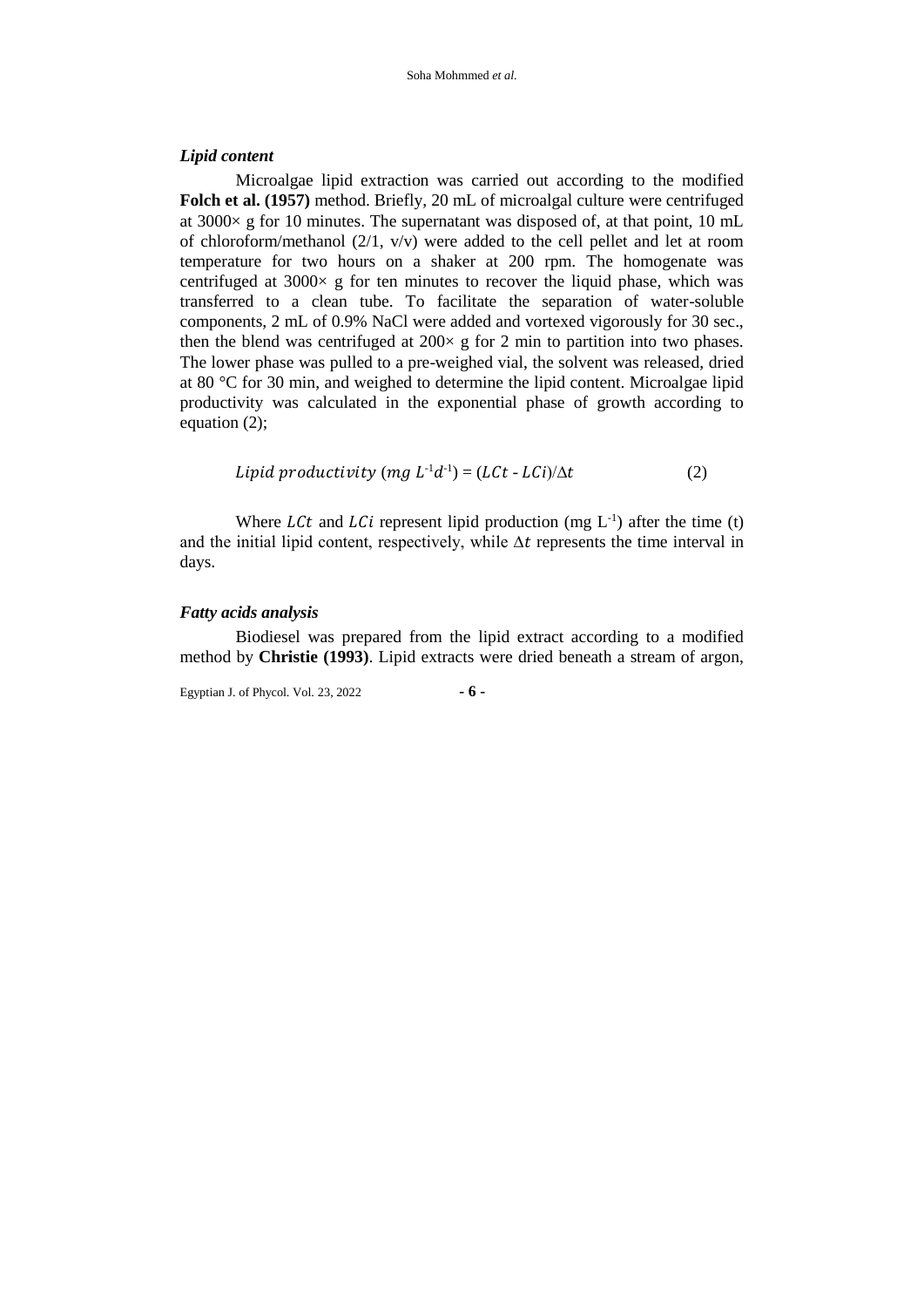at that point 333 μL of methanol: toluene (1:1,  $v/v$ ) and 167 μL of 0.5 M sodium methoxide were added and let for 20 min at room temperature. After incubation, 500 μL of 1 M NaCl and 50 μL of 37% HCl were included in the mixture and vortexed vigorously for 30 sec. To extract FAMEs, 1.5 mL of hexane were added and vortexed vigorously. The mixture was centrifuged at  $200 \times g$  for 2 min to isolate the two phases. The upper hexane phase was pulled to a 2 mL Eppendorf tube, at that point the solvent was released beneath a stream of argon. FAMEs were dissolved in 40 μL of acetonitrile and analyzed by GC-FID equipped with 30 m column (J&W HP-5, 0.32 mm diameter, and 0.25 μm inner film) using helium as a carrier gas. Injector and detector temperatures were kept at 280 °C and 300°C, respectively. The oven temperature program was started at 140 °C for 3 min, increased at 5 °C min<sup>-1</sup> until 240 °C, then increased at 4 °C min<sup>-1</sup> until 260 °C where it was fixed at this temperature for 5 min.

#### *Biodiesel properties based on FAME profiles*

Because of the need for large amounts of biodiesel and specialized instrumentation, which are not available. So, Predictive models based on FA composition were used for the calculation of the screened microalgae biodiesel properties. The main biodiesel quality parameters include an average degree of unsaturation (ADU), kinematic viscosity (KV), specific gravity (SG), cloud point (CP), cetane number (CN), iodine value (IV), and higher heating value (HHV) were determined by mathematical models (**Hoekman et al. 2012; Song et al. 2013**) per equations (3-9). However, cold filter plugging point (CFPP) and longchain saturation factor (LCSF) were calculated according to **Ramos et al. (2009)**

Egyptian J. of Phycol. Vol. 23, 2022 **- 7 -**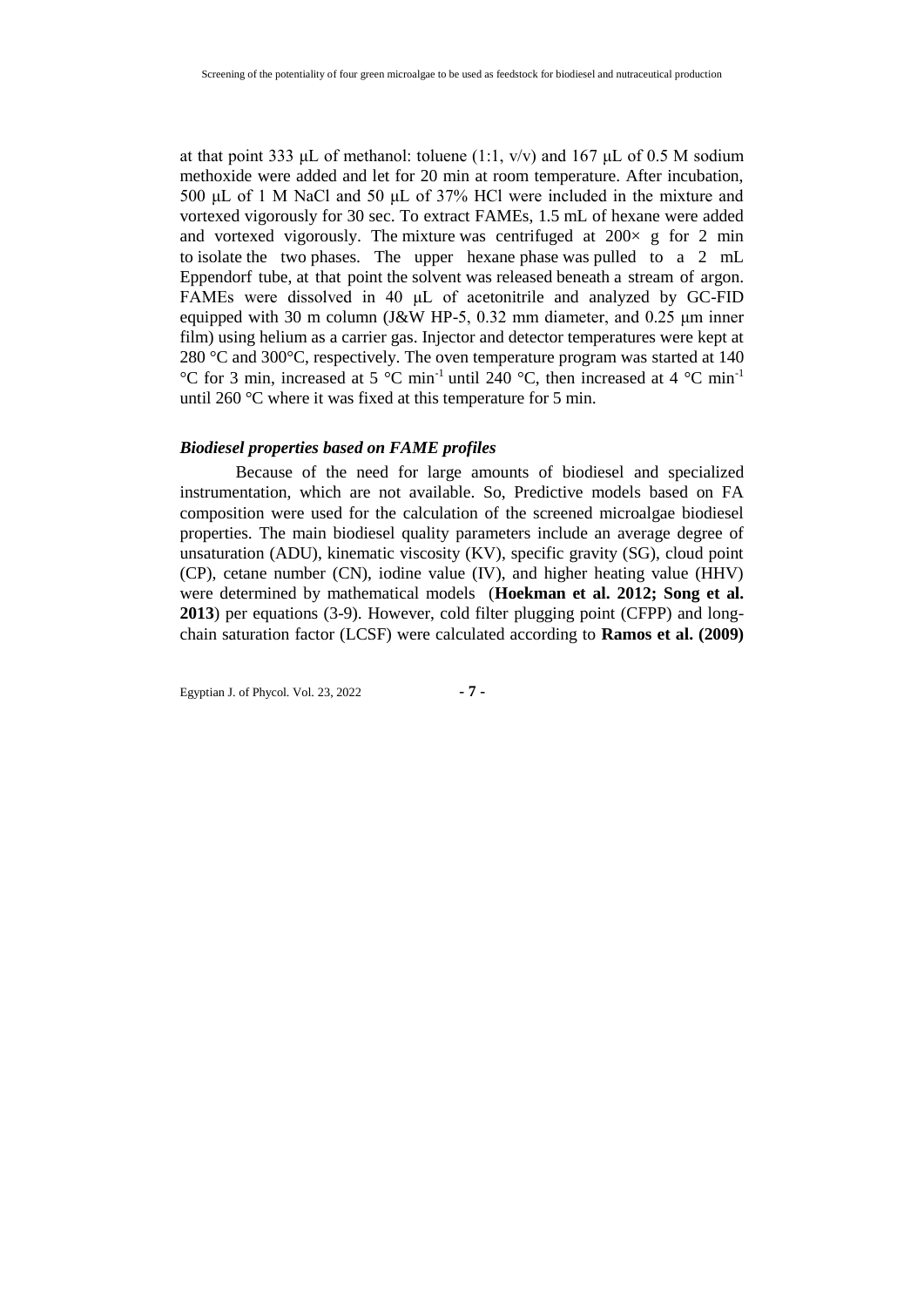using equations (10-11). Predictive oxidative stability (OS); was calculated using equation (12) according to **Park et al. (2008)**.

$$
ADU = \Sigma M \times Yi
$$
 (3)

Where M is the number of carbon-carbon double bonds in FA constituent and Yi is the mass fraction of each FA constituent, respectively.

| Kinematic viscosity = $-0.6313X + 5.2065$ | (4) |
|-------------------------------------------|-----|
| Specific gravity = $0.0055X + 0.8726$     | (5) |
| Cloud point = $-13.356X + 19.994$         | (6) |
| Iodine value = $74.373X + 12.71$          | (7) |
| Cetane number = $-6.6684X + 62.876$       | (8) |
| $HHV = 1.7601X + 38.534$                  | (9) |

Where X is the ADU.

| $LCSF = (0.1 \times C16) + (0.5 \times C18) + (1 \times C20) + (1.5 \times C22) + (2 \times C24)$ (10) |      |
|--------------------------------------------------------------------------------------------------------|------|
| $CFPP = (3.1417 \times LCSF) - 16.477$                                                                 | (11) |
| $OS(h) = (117.9295/C18p) + 2.5905$                                                                     | (12) |

C18p represents the content (weight %) of linoleic (C18:2) and linolenic acids (C18:3).

Egyptian J. of Phycol. Vol. 23, 2022 **- 8 -**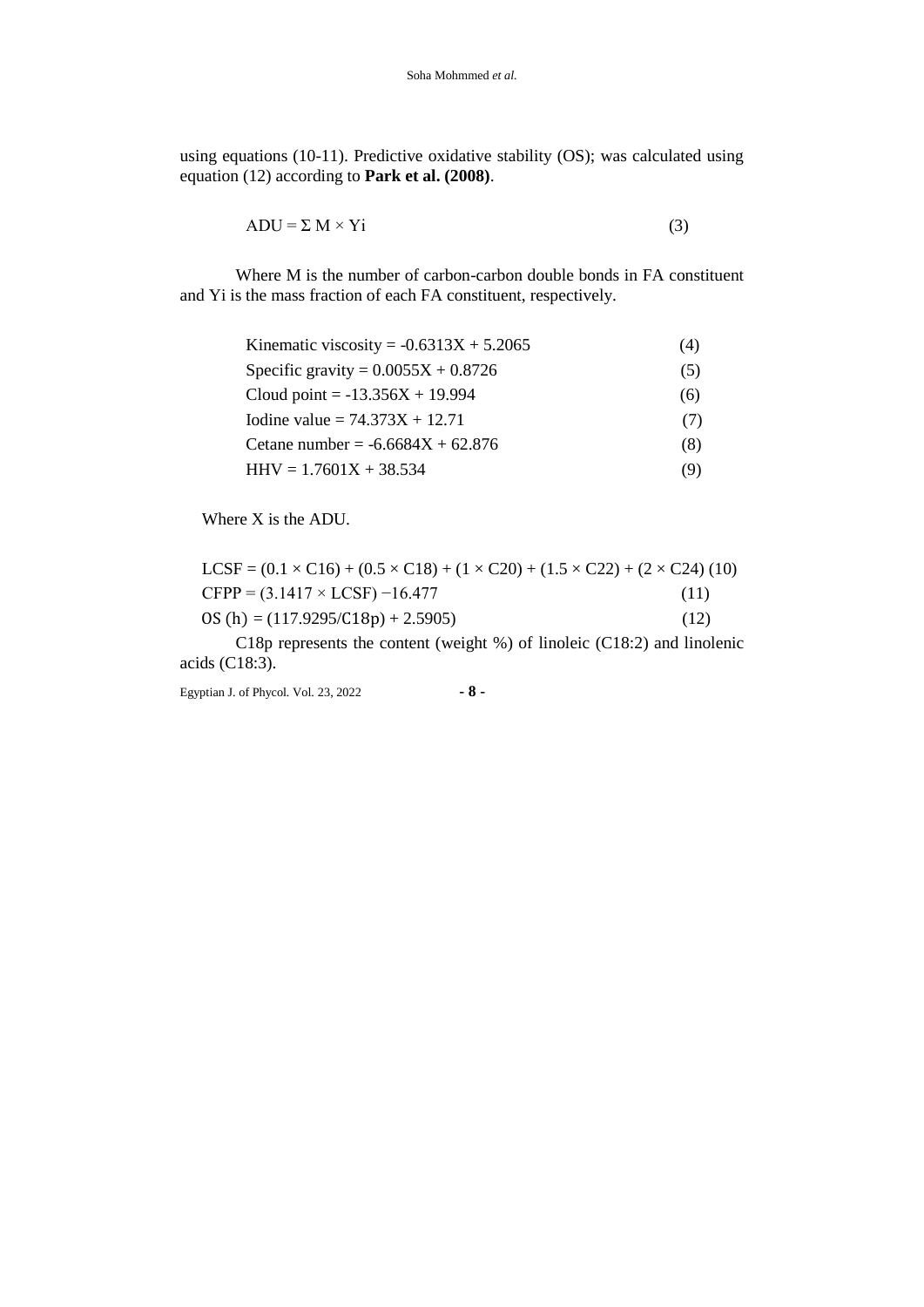#### *Microalgae selection based on biodiesel properties*

The screened microalgae were ranked based on biodiesel properties to select the most suitable microalgae species for biodiesel production using PROMETHEE and GAIA software v1.4.0.0. Preference Ranking Organization Method for Enrichment of Evaluation (PROMETHEE) and Graphical Analysis for Interactive Aid (GAIA) (**Islam et al. 2013, Kramadibrata et al. 2019**).

## *Statistical analysis*

The results were calculated as the mean  $\pm$  standard deviation (SD), where each experiment was performed in three replicates. In addition, SPSS software (IBM, v20) was used to perform a one-way (ANOVA) at a probability level (P)  $\leq$ 0.05.

## *Results and Discussion*

## *Microalgal identification*

The screened unialgal isolates were purely isolated through agar plate's technique and sub-culturing in a liquid media. Using microscopic characterization, four green microalgae species were morphologically identified as *Chlorolobion braunii* (formerly *Monoraphidium braunii), Tetradesmus obliquus* (formerly *Scenedesmus obliquus), Monoraphidium minutum* (formerly *Selenastrum minutum),* and *Asterarcys quadricellulare* (formerly *Coelastrum quadricellulare)* (Fig. 1).

Egyptian J. of Phycol. Vol. 23, 2022 **- 9 -**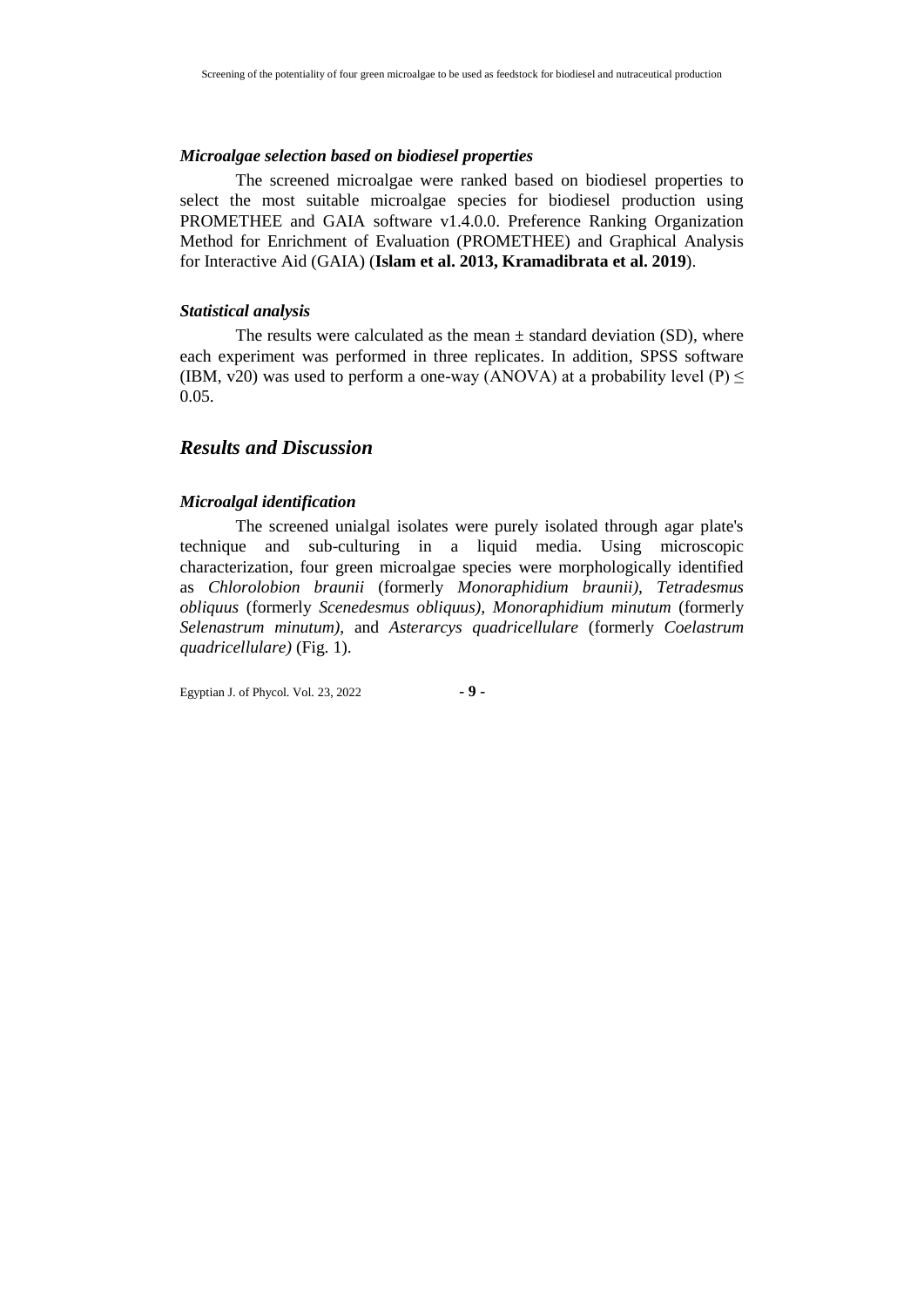

**Fig. 1:** Photomicrographs of the four isolated microalgae, (a) *Chlorolobion braunii,* (b) *Tetradesmus obliquus,* (c) *Asterarcys quadricellulare,* (d) *Monoraphidium minutum*. Scale bars:  $10 \mu m$  (a, b, d);  $20 \mu m$  (c).

Egyptian J. of Phycol. Vol. 23, 2022 **- 10 -**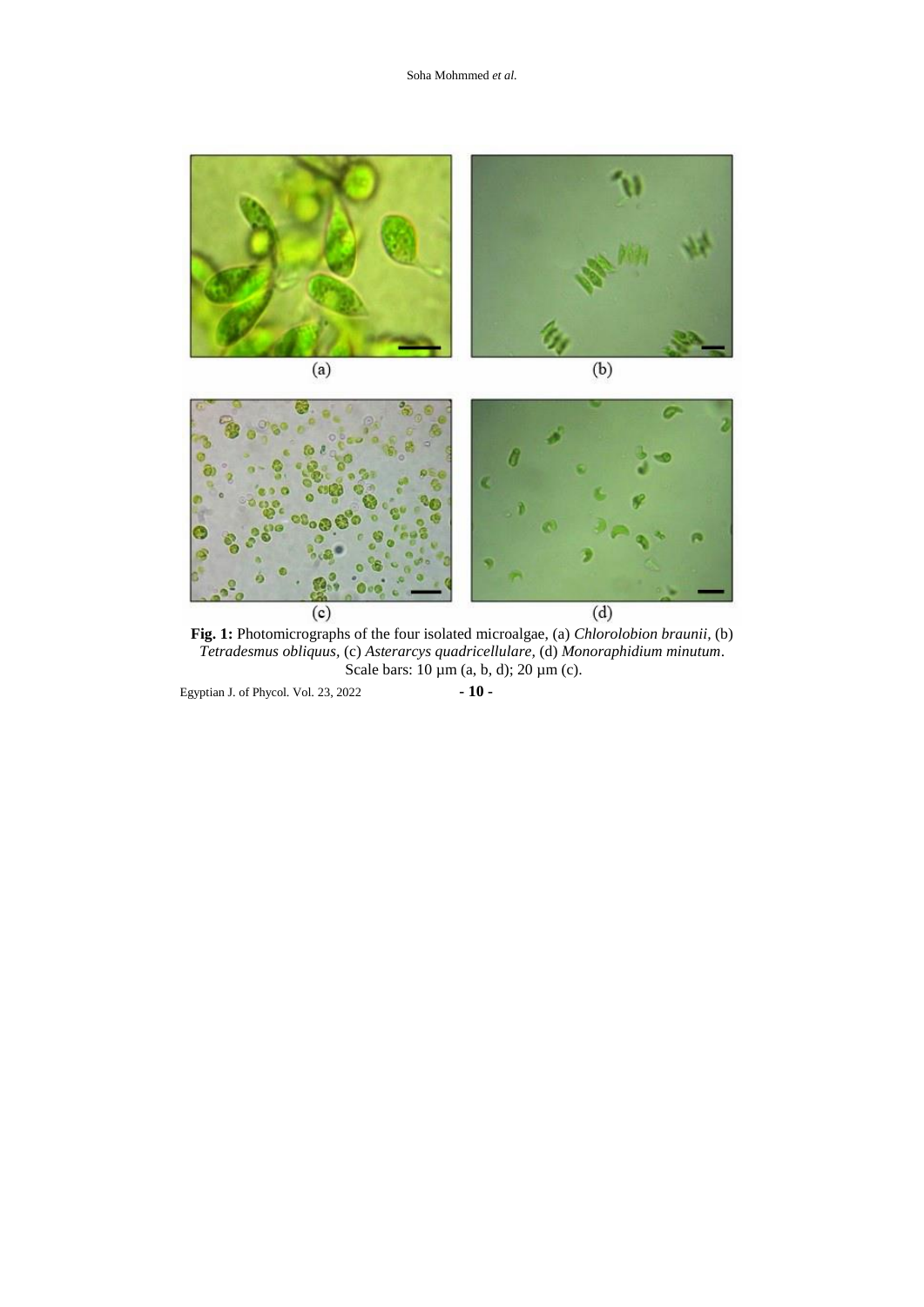#### *Microalgal growth and lipid content*

Microalgae are extensively discussed as a valuable source for thirdgeneration biofuels, especially as a sustainable and environmentally-friendly feedstock for biodiesel production. In the present study, four species of soil green microalgae were screened based on their lipid productivity. All screened species showed a lag phase of two days before they began their exponential growth. Growth curves of the four screened microalgae revealed their exponential growth phase in between the fourth and tenth day of incubation time (Fig. 2). *Tetradesmus* significantly recorded the highest biomass productivity 114.86 mg L-<sup>1</sup> d<sup>-1</sup>, while *Chlorolobion* was the lowest biomass productive (35.14 mg  $L^{-1}$  d<sup>-1</sup>) compared to the other species (Fig. 3). At the exponential phase of microalgae, lipid productivity revealed that *Monoraphidium* was significantly the highest lipid productive species with up to 29.1 mg  $L^{-1}$  day<sup>-1</sup>. In contrast, as compared to certain other screened microalgae, *Asterarcys* microalga had significantly lower lipid productivity (Fig. 4).

## *Microalgae fatty acids profile*

Fatty acids profile of the screened green microalgae characterized by GC and their relative percentages are recorded in Table 1. Generally, the detected 26 fatty acids with carbon chains ranging from (C11-C24) and different degrees of unsaturation. The most prevailing fatty acids were palmitic acid (17-26%), palmitolic acid (7-12%), oleic acid (7-16%), linoleic acid (4-17%) and alphalinolenic acid (7-24%), which set within C16 and C18 fatty acids.

Egyptian J. of Phycol. Vol. 23, 2022 **- 11 -**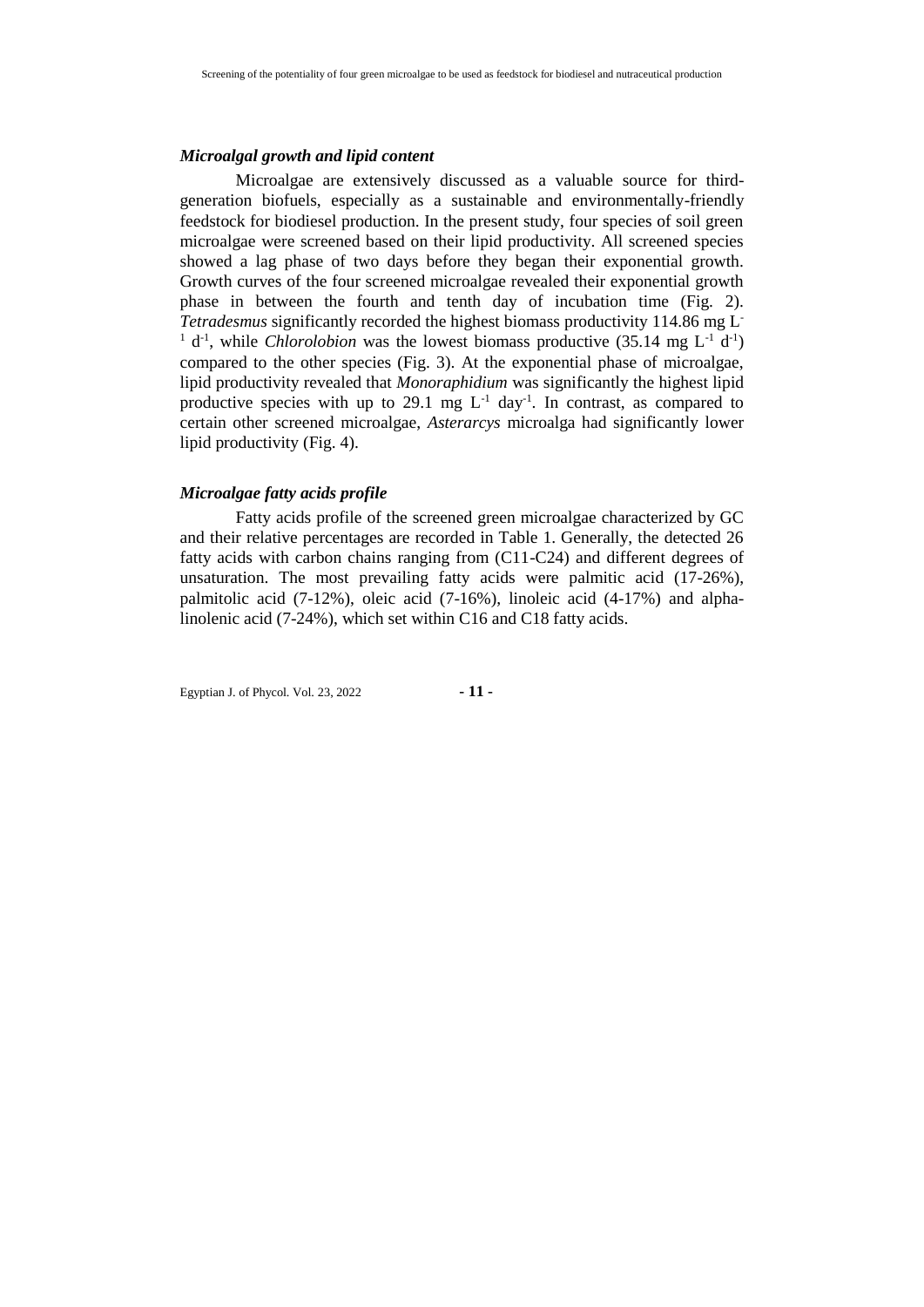Soha Mohmmed *et al.*



Fig. 2: Growth curves based on (a) optical density (OD<sub>680nm</sub>) and (b) chlorophyll a, of the four screened microalgae grown in liquid Bold's Basal medium for 14 days. Error bars show the standard deviation of three replicates

Egyptian J. of Phycol. Vol. 23, 2022 **- 12 -**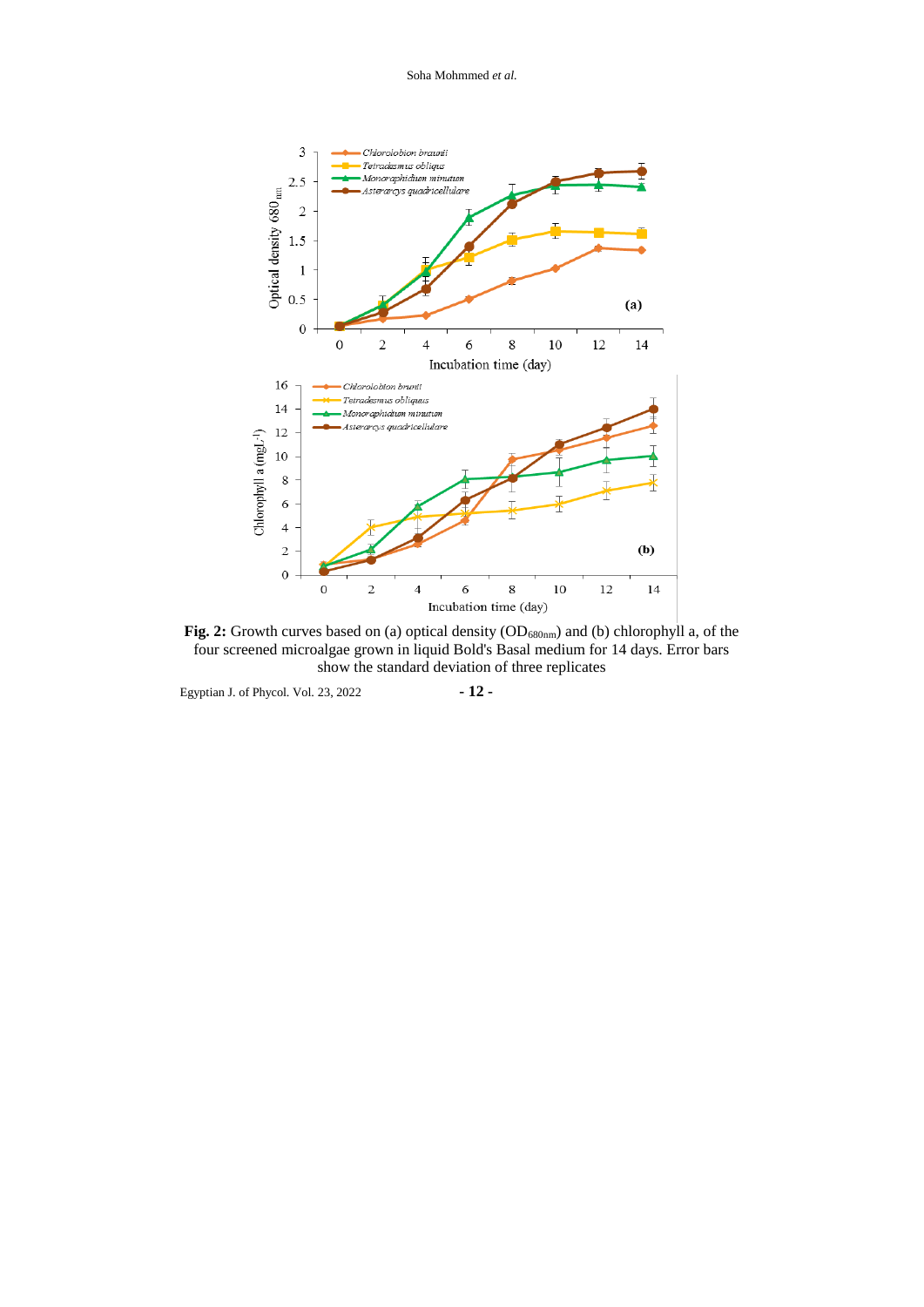

**Fig. 3:** Biomass productivity of the four screened microalgae at exponential phase. Error bars show the SD for three replicates. Columns of the same series with the same letter showed insignificant difference at  $P \le 0.05$ 



**Fig. 4:** Lipid content and Lipid productivity of the four screened microalgae at the exponential phase. Error bars show the SD for the three replicates. The same series with the same letter showed insignificant difference at  $P \le 0.05$ 

Egyptian J. of Phycol. Vol. 23, 2022 **- 13 -**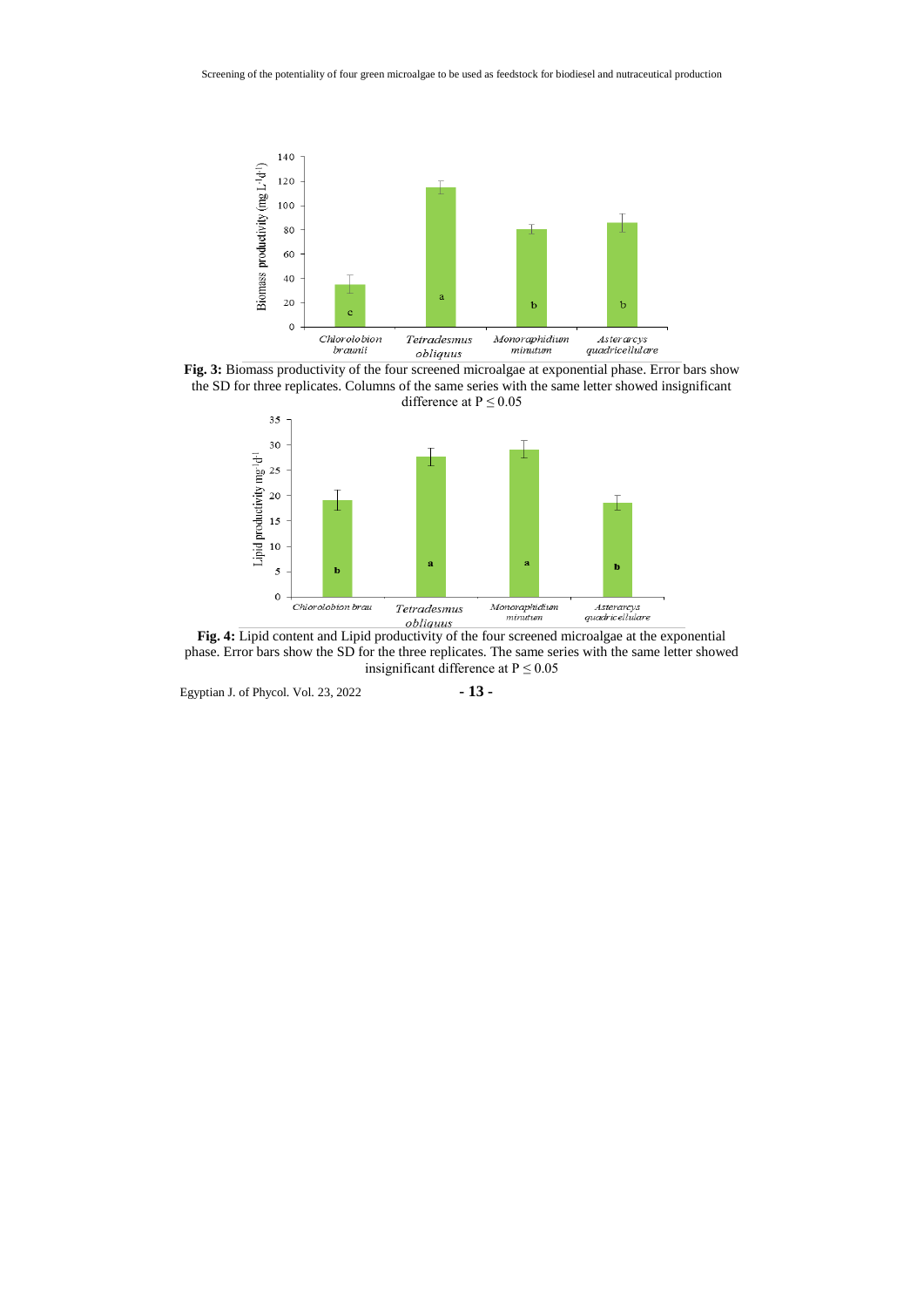Palmitic acid (C16:0) and stearic acid (C18:0) are two of the most commonly observed fatty acids synthesized by microalgae and are suitable for biodiesel production (**Díaz et al. 2014**). The degree of unsaturation plays a critical role in biodiesel properties as the higher the degree of unsaturation of the FAMEs, the higher the oxidation stability of the biodiesel (**Islam et al. 2013**). The present results revealed that *A. quadricellulare* recorded the highest percentage of unsaturation fatty acids (75.57%), while *C. braunii* recorded the lowest value (60.27%). In addition, all of our isolates were characterized by a high percentage of PUFAs more than MUFAs (Table 1).

## *Microalgal biodiesel properties*

Biodiesel properties analysis of a biodiesel sample requires a long time and a lot of money. In some cases, it may be impossible to obtain a sufficiently large sample of biodiesel from an arising feedstock oil for detailed analyses, such as algal biodiesel. Mathematical models were applied to predict the properties of biodiesel depending on the fatty acid profile. Subsequently, it may be utilized as a bioprospecting tool for rapidly estimating the potential utility of a new feedstock (**Talebi et al. 2013**). The most important properties of biodiesel as a substitute for diesel fuel are the cetane number, viscosity, and density, cold filter plugging point, oxidative stability, ignition quality, combustion heat and cold flow (**Ashour et al. 2019**). Because the calculated values using the equations are closer to the practical analyzed biodiesel values (**Song et al. 2013, Ma et al. 2014**). The biodiesel characteristics of the screened microalgae were compared to the international standards, where it showed ideal cetane number, viscosity, specific gravity, and oxidation stability (Table 2).

Egyptian J. of Phycol. Vol. 23, 2022 **- 14 -**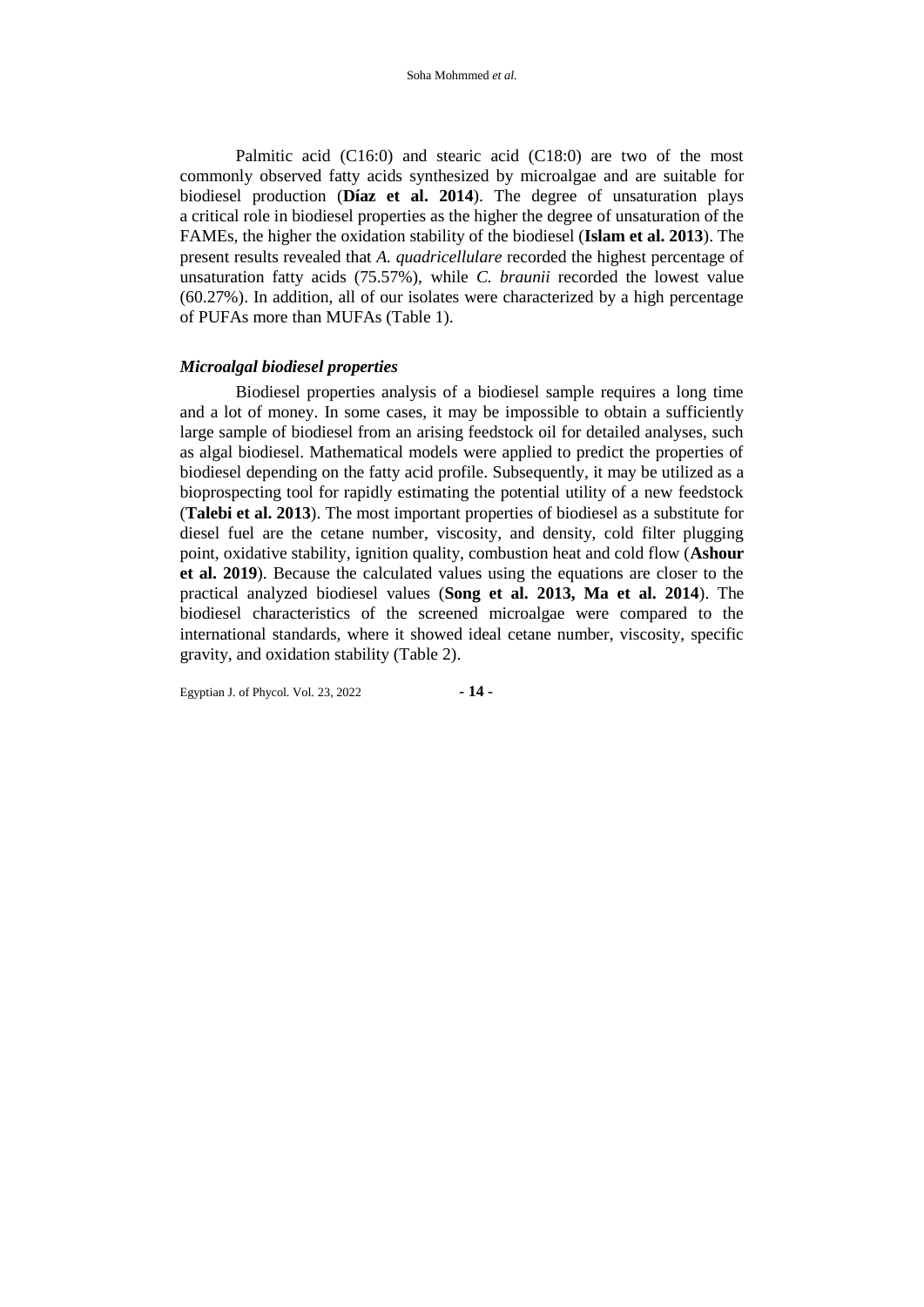| total fatty acids) |                                   |                         |                                |                          |                               |  |  |
|--------------------|-----------------------------------|-------------------------|--------------------------------|--------------------------|-------------------------------|--|--|
|                    | Fatty acid                        | Chlorolobion<br>braunii | <b>Tetradesmus</b><br>obliquus | Monoraphidium<br>minutum | Asterarcys<br>quadricellulare |  |  |
| C11:0              | Undecanoic acid                   | 0.69                    | 0.21                           | 0.3                      | 0.34                          |  |  |
| C13:0              | Tridecanoic acid                  | 1.42                    | 1.37                           | 0.9                      | 1.17                          |  |  |
| C14:0              | Myristic acid                     | 1.21                    | 1.23                           | 1.19                     | 0.87                          |  |  |
| C15:0              | Pentadecanoic acid                | 2.67                    | 3.88                           | 2.4                      | 2.94                          |  |  |
| C16:0              | Palmitic acid                     | 25.98                   | 23.71                          | 16.75                    | 17.17                         |  |  |
| C17:0              | Heptadecanoic acid                | 5.26                    | 2.39                           | 4.73                     | 0.95                          |  |  |
| C18:0              | Stearic acid                      | 1.31                    | 1.37                           | 1.05                     | 1.0                           |  |  |
| C24:0              | Lignoceric acid                   | 1.21                    | 0.48                           | 0.7                      | ND                            |  |  |
|                    | Total saturated fatty acids (SAF) | 39.75                   | 34.64                          | 28.02                    | 24.44                         |  |  |
| $C16:1 \omega$ 9   | Palmitolic acid                   | 10.28                   | 11.45                          | 7.04                     | 8.97                          |  |  |
| $C16:1\omega$      | Palmitoleic acid                  | 1.99                    | 2.12                           | 1.72                     | 3.55                          |  |  |
| $C18:1\omega9$     | Oleic acid                        | 12.31                   | 7.21                           | 13.52                    | 16.43                         |  |  |
| $C18:1\omega$      | Vaccenic acid                     | 1.29                    | 1.39                           | 1.92                     | 2.43                          |  |  |
| $C20:1\omega$      | Gondoic acid                      | 0.34                    | ND.                            | ND                       | 0.23                          |  |  |
| $C24:1 \omega$ 9   | Nervonic acid                     | 2.15                    | 1.59                           | 0.7                      | 0.89                          |  |  |

| Table 1: Fatty acids composition of the four screened green microalgae species (% of |  |
|--------------------------------------------------------------------------------------|--|

Egyptian J. of Phycol. Vol. 23, 2022 **- 15 -**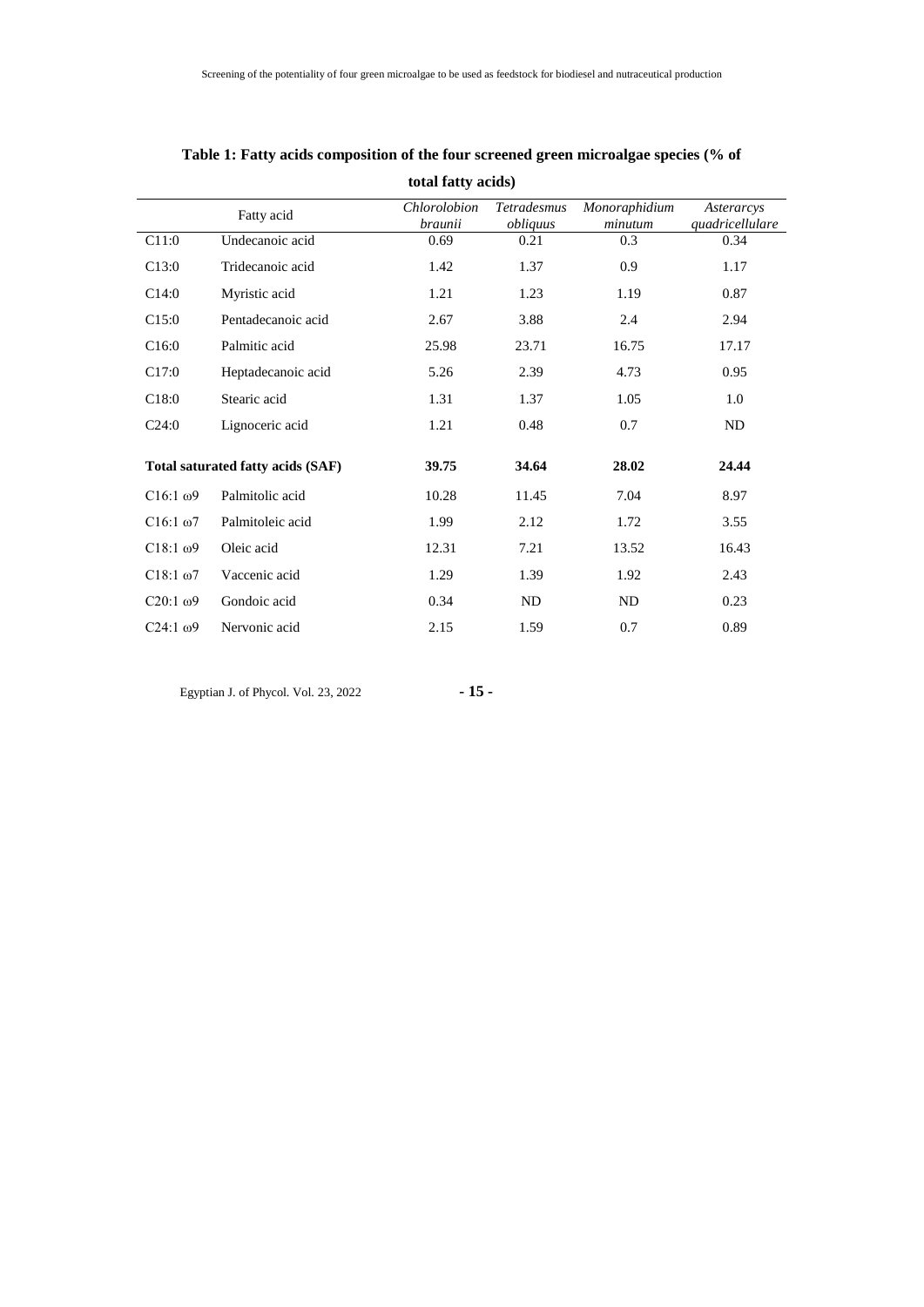| (MUFA)           | <b>Total monounsaturated fatty acids</b> | 28.36 | 23.76 | 24.9  | 32.5  |
|------------------|------------------------------------------|-------|-------|-------|-------|
| $C16:2\omega4$   | Hexadecadienoic acid                     | ND.   | ND    | 0.29  | ND    |
| $C16:3 \omega4$  | Hexagonic acid                           | 1.33  | 1.33  | 0.96  | 1.23  |
| $C16:4\omega$    | Hexadecatetraenoic acid                  | 2.59  | 6.01  | 10.4  | 10.06 |
| $C18:2\omega$    | Linoleic acid (LA)                       | 16.7  | 11.67 | 11.68 | 3.68  |
| $C18:3\omega$    | $\gamma$ -linolenic acid                 | 0.43  | 0.9   | 0.45  | 0.18  |
| $C18:3 \omega4$  | Octadecadienoic acid                     | ND.   | 0.86  | ND    | 0.32  |
| $C18:3 \omega3$  | $\alpha$ -Linolenic acid (ALA)           | 6.5   | 14.79 | 18.34 | 24.32 |
| $C18:4 \omega1$  | Octadecatetraenoic acid                  | 1.11  | 2.45  | 3.78  | 2.87  |
| $C20:4\omega$    | Arachidonic acid (AA)                    | ND    | 1.38  | ND    | 0.41  |
| $C20:5 \omega3$  | Eicosapentaenoic acid (EPA)              | 0.19  | 0.22  | ND    | ND    |
| $C22:5 \omega 6$ | Docosapentaenoic acid                    | 2.33  | 1.46  | 0.3   | ND    |
| $C22:6 \omega3$  | Docosahexaenoic acid<br>(DHA)            | 0.73  | 0.51  | 0.19  | ND    |
| (PUFA)           | <b>Total polyunsaturated fatty acids</b> | 31.91 | 41.58 | 46.39 | 43.07 |

ND = not detected

Egyptian J. of Phycol. Vol. 23, 2022 **- 16 -**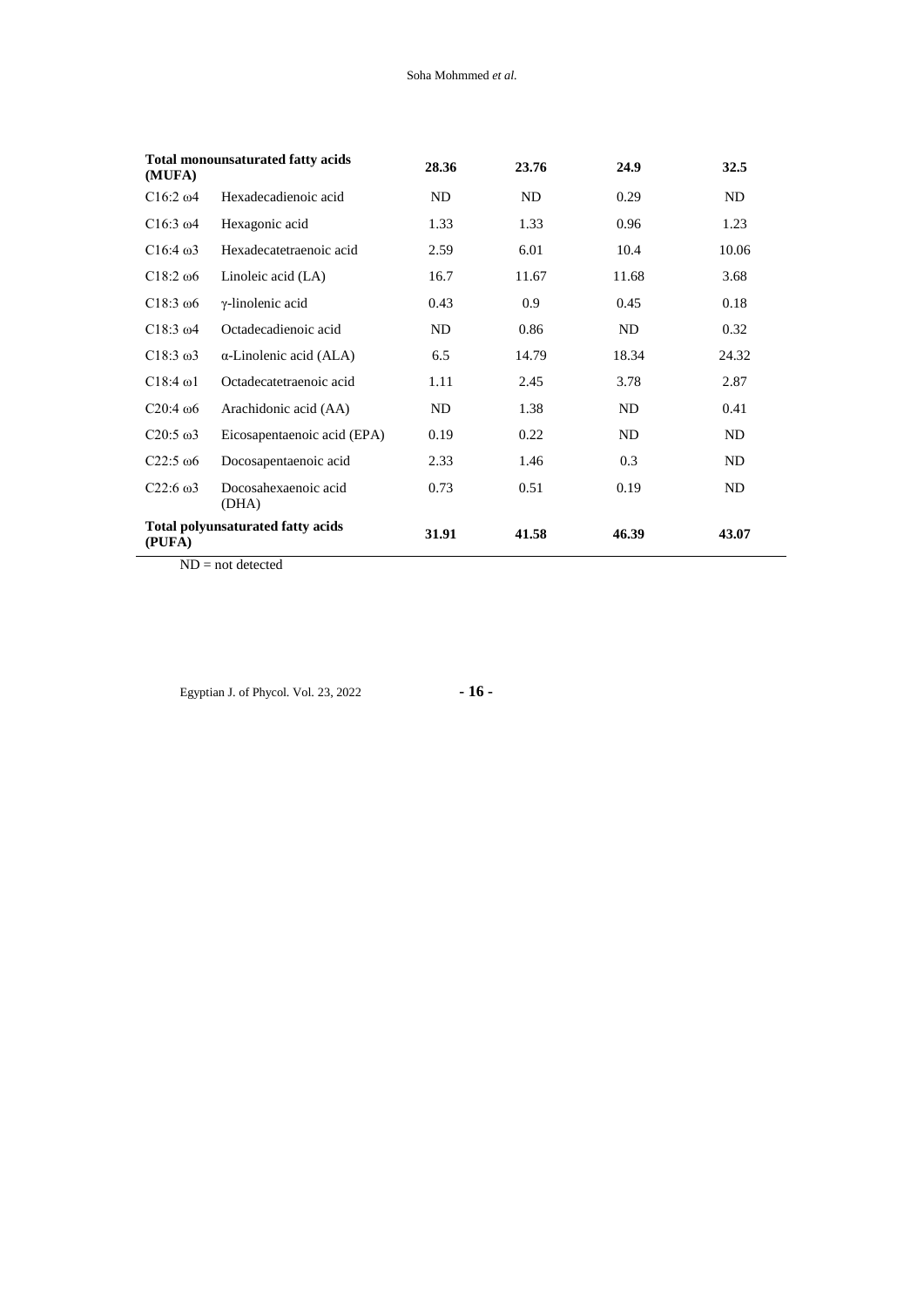Results of the present study also revealed that biodiesel characteristics are in agreement with some other related studies (**Islam et al. 2013; Eladel et al. 2019; Abomohra et al. 2022**).

The present study recorded that the content of saturated fatty acids ranged from 24 - 40% (Table 1). It was reported that the more saturated fatty acids supply biodiesel with a higher cetane number, high oxidative stability, decreased emission of nitrous oxide, and improved ignition (**Antolin et al. 2002**). High cetane number led to better combustion, low emission of nitrous oxide and easier engine start-up (**Mandotra et al. 2014**). Cetane numbers for screened microalgae ranged from 51.45 to 54.99, which falls within the limits of the international standards.

Egyptian J. of Phycol. Vol. 23, 2022 **- 17 -** High iodine value is always accomplished with a high unsaturation degree and high susceptibility to oxidation and it can be improved by antioxidants addition. While low iodine value offers appropriate oxidation stability (**Islam et al. 2013**). The present results recorded that *Chlorolobion* species has the lowest iodine value and high oxidative stability in comparison with the other screened microalgae. Specific gravity and viscosity are important parameters because they affect the efficiency of fuel atomization. Specific gravity results recorded 0.88 while kinematic viscosity values  $(4.12 - 4.46)$  comply with the international standards. One of the main troubles associated with the use of biodiesel is the bad flow properties in cold weather. The present study recorded a relatively high PUFAs content, especially linoleic acid (3.7 - 16.7%), and lower CFPP (-16.4), which agree with standards limits and are in favor of colder environments. Within the present research, the levels of stearic acid C 18:0 (Table 1) were generally very low (below 1.37%). These low values of stearic acid may have contributed to the lower temperatures of CFPP for the studied species (**Tiwari et al. 2021**). The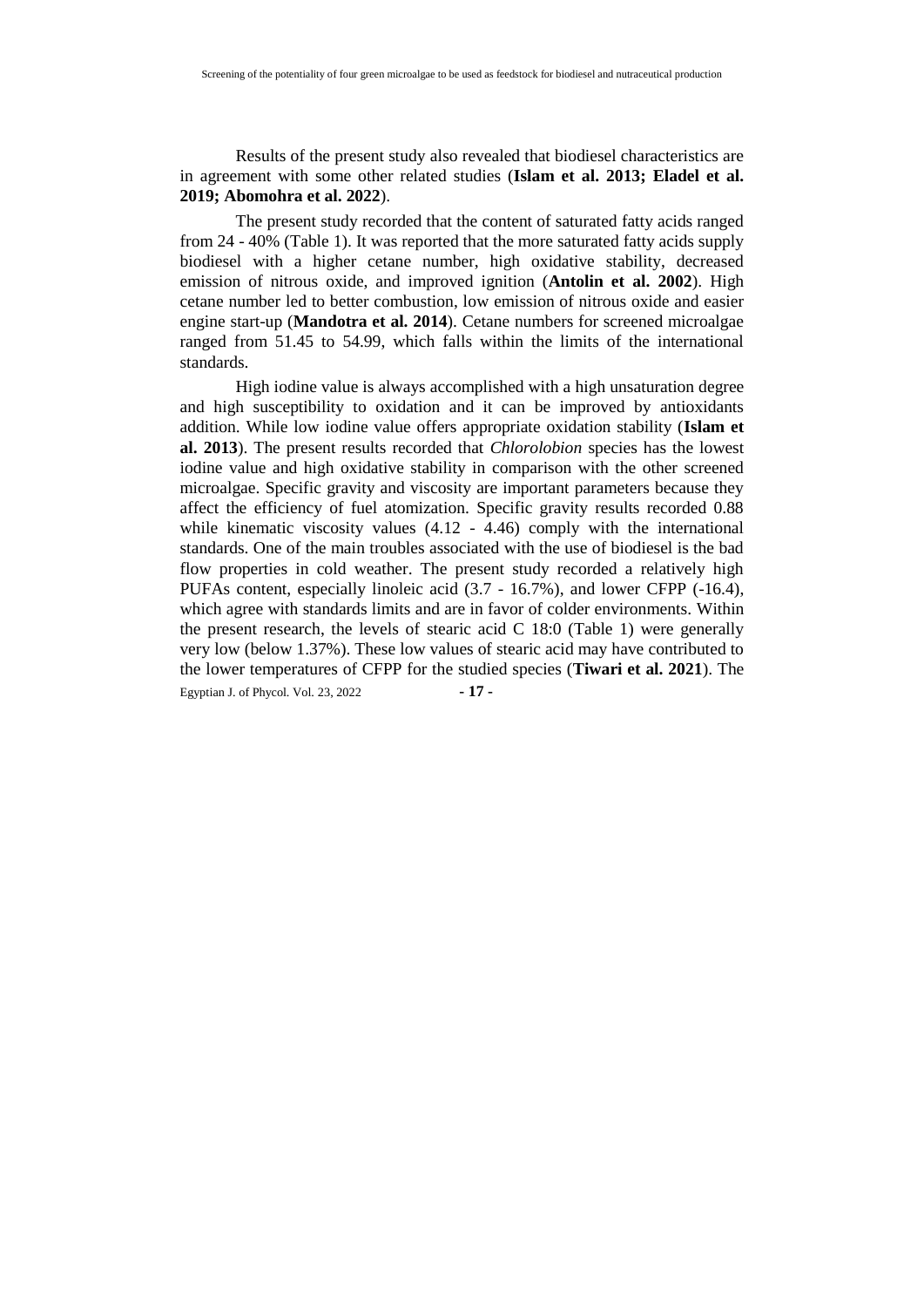long-chain PUFAs, especially linoleic acid, resulted in amelioration for biodiesel liquefaction value like CFPP which is in demand for colder environments (**Folayan et al. 2019; Abomohra et al. 2022**). In agreement with **Santhakumaran et al. (2019)**, a comparison for the biodiesel properties of the four screened microalgae species (Table 2) revealed that *Chlorolobion* lipid extract was the most suitable for biodiesel production. Where it has the highest characteristic biodiesel properties such as the ratio of both saturated fatty acids and monounsaturated fatty acids to the polyunsaturated fatty acids (2.13), the highest CN value (54.99), the highest score in LCSF (0.06%), and the lowest IV value (100.57).

#### *Selection of suitable microalgae for biodiesel*

Lipid content may vary from organism to organism, where a particular species may have high biomass with a low lipid content and vice versa. So, screening and selection of suitable microalgal species based on various biodiesel properties require a multi-criterion decision analysis (MCDA). (PROMETHEE) and (GAIA) have significant advantages compared to other MCDA methods because it is a promising method, i.e. the decision vector stretch toward the preferred solution (**Brans and Mareschal, 2005**). In this study, based on phi value, the calculated outranking flows of the tested microalgae pointed out that the most appropriate microalgae for biodiesel production in descending order are *Chlorolobion braunii, Tetradesmus obliquus, Monoraphidium minutum, Asterarcys quadricellulare* (Table 3). GAIA plane is a descriptive supplement to the PROMETHEE rankings.

Egyptian J. of Phycol. Vol. 23, 2022 **- 18 -**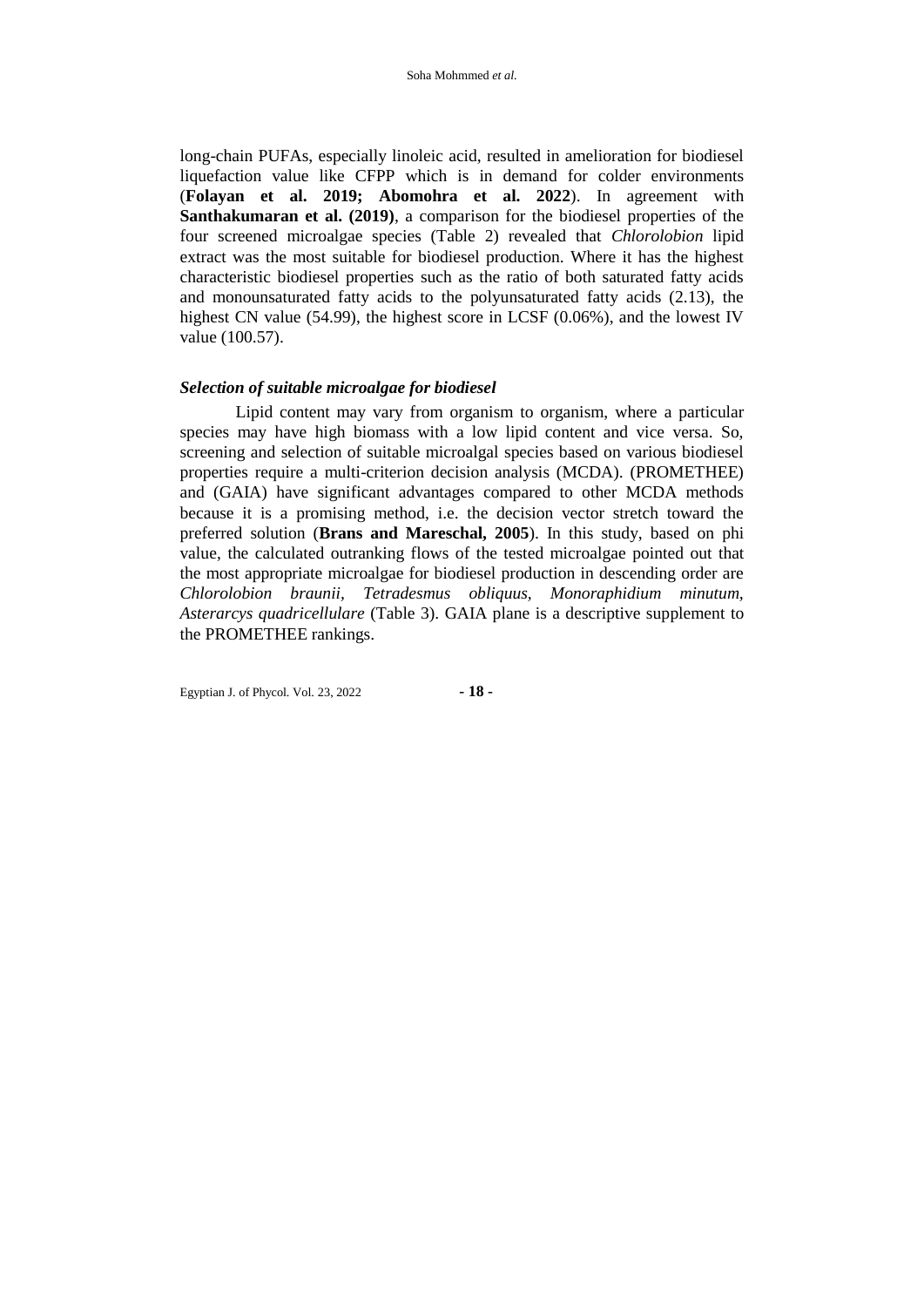|                                  |                          | <b>Biodiesel standards</b> |               |            |                               |                          |
|----------------------------------|--------------------------|----------------------------|---------------|------------|-------------------------------|--------------------------|
|                                  | Chlorolobion Tetradesmus |                            | Monoraphidium | Asterarcys | <b>ASTM</b><br>D6751-08 14214 | <b>CEN</b>               |
| Unsaturation degree              | 1.18                     | 1.51                       | 1.67          | 1.71       |                               |                          |
| Kinematic viscosity ( $mm2s-1$ ) | 4.46                     | 4.25                       | 4.15          | 4.12       | $1.9 - 6.0$                   | $3.5 - 5.0$              |
| Specific gravity $(kg^{-1}cm^3)$ | 0.88                     | 0.88                       | 0.88          | 0.88       | 0.88                          | $0.86 - 0.9$             |
| Cloud point $(^{\circ}C)$        | 4.22                     | $-0.22$                    | $-2.37$       | $-2.89$    | $-3$ to 12                    | $\overline{\phantom{a}}$ |
| Iodine value (g $I_2100g^{-1}$ ) | 100.57                   | 125.27                     | 137.25        | 140.16     | $\overline{\phantom{a}}$      | Max. 120                 |
| Cetane number                    | 54.99                    | 52.78                      | 51.71         | 51.45      | Min. 47                       | 51-120                   |
| $HHV$ (MJkg <sup>-1</sup> )      | 40.61                    | 41.20                      | 41.48         | 41.55      | $\overline{a}$                | 42                       |
| Oxidation stability (h)          | 7.58                     | 6.77                       | 6.46          | 6.73       | Min. $3$                      | Min. $6$                 |
| $LCSF (wt\%)$                    | 0.06                     | 0.04                       | 0.02          | 0.02       |                               |                          |
| CFPP (°C)                        | $-16.30$                 | $-16.35$                   | $-16.41$      | $-16.41$   | $-13$ to $-5$                 | $-20$ to 5               |

| Table 2: Comparison of biodiesel properties for lipids of the four screened |  |
|-----------------------------------------------------------------------------|--|
| microalgae and American Society for Testing and Materials (ASTM, 2008),     |  |
| European standards (CEN, 2008)                                              |  |

## **Table 3: PROMETHEE ranking the four screened green microalgae species based on the Phi scores**

| Rank | Microalgae                 | Phi       |
|------|----------------------------|-----------|
|      | Chlorolobion braunii       | 0.0466    |
|      | Tetradesmus obliquus       | $-0.0020$ |
|      | Monoraphidium minutum      | $-0.0211$ |
|      | Asterarcys quadricellulare | $-0.0235$ |

Egyptian J. of Phycol. Vol. 23, 2022 **- 19 -**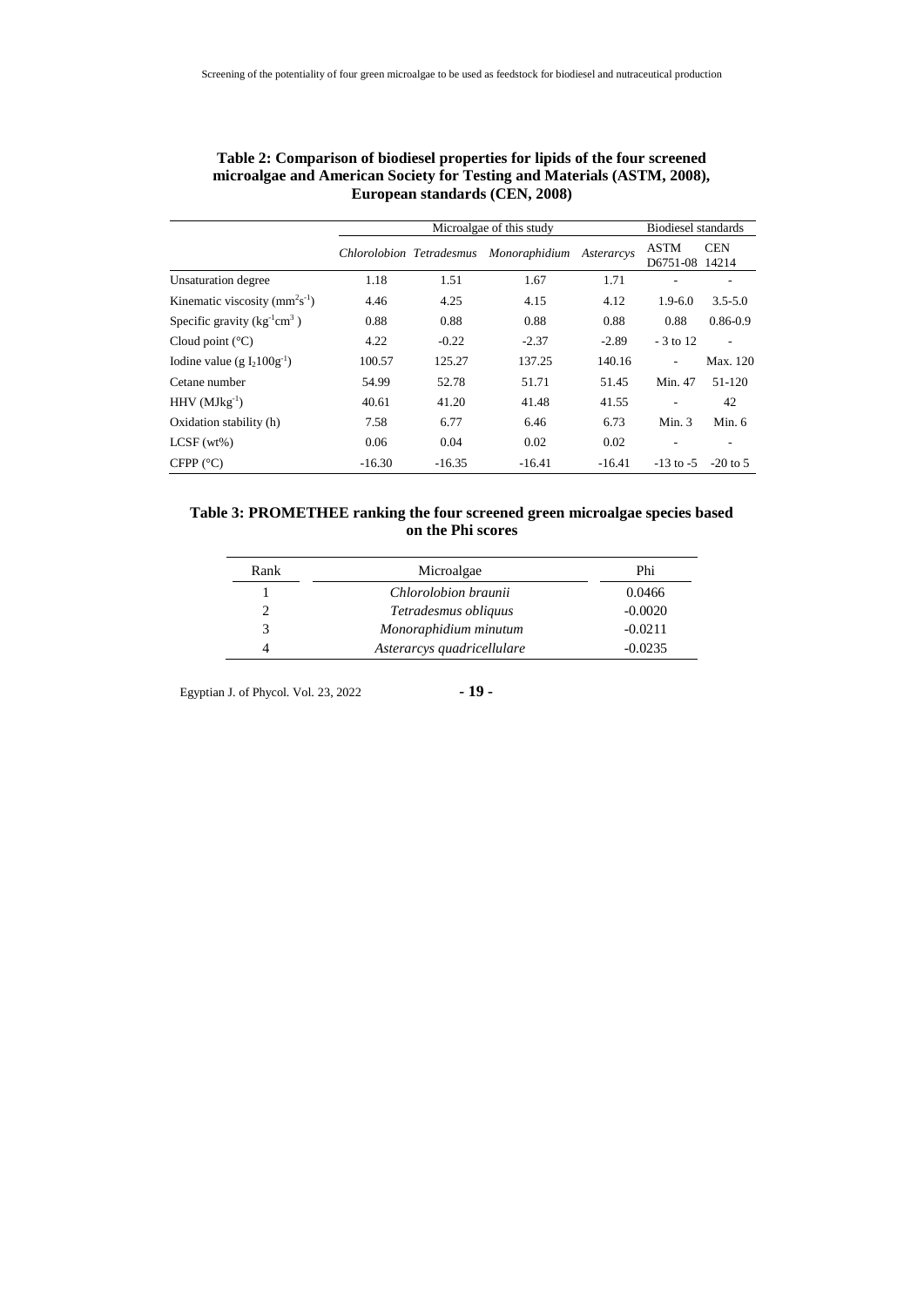The blue lines and diamonds represent the biodiesel quality parameters, the green circles represent the microalgae samples analyzed, i.e. actions; and the red line represents the decision vector. The species along with the decision axis, i.e. *Chlorolobion braunii* microalga is the most suitable candidate among the other species (Fig. 5). Most of the biodiesel properties lie adjacent to the decision axis (Du, KV, SG, CP, CN, HHV, LCSF, and CFPP), while some lie opposite to the decision axis and have less influence on the decision axis.





Egyptian J. of Phycol. Vol. 23, 2022 **- 20 -**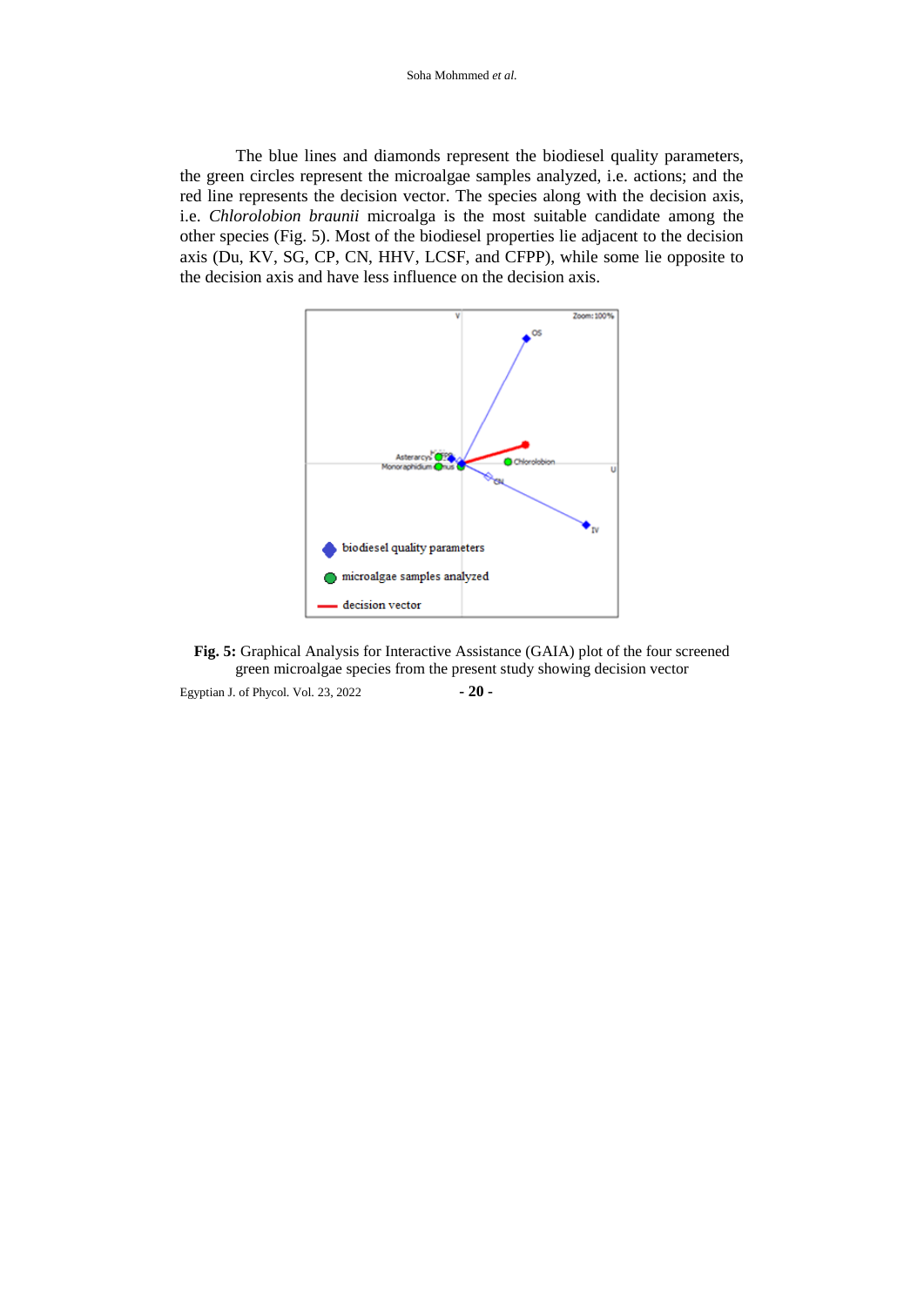## *Omega fatty acids from microalgae*

Microalgae have been demonstrated as a prospective source of valueadded bioactive compounds with the high commercial value used in pharmaceutical, healthcare and food industries (**Mathimani and Pugazhendhi 2019**). The nutritional value of microalgae is highly related to their essential fatty acid contents (**Liang et al. 2006**). Among value-added products of microalgae, long-chain PUFAs are broadly known for their useful impacts on human health (**Guihéneuf and Stengel 2013**), as they have an important biological role in maintaining a healthy brain function and coronary artery (**Hishikawa et al. 2017**).

Fatty acids of the screened microalgae revealed that oleic acid has the greatest values within the group of omega-9 fatty acids, which ranged from 7.2% to 16.4% (Table 1). Oleic acid is associated with the prevention of brain-related disorders (**Chackalamannil et al. 2017**). Palmitoleic acid an omega-7 MUFA fatty acid which ranged from 1.7% to 3.6% plays a significant role in human metabolism. Researchers have correlated dietary palmitoleic acid with decreased risks of cardiovascular diseases, diabetes, and inflammation (**Wu et al. 2020**). Results presented in Table 4 elucidated that fatty acids profiles of the screened microalgae are characterized by a high level of omega-9 fatty acids (20.3-26.3%), while omega-7 fatty acids percentage (3.3-6%), which does not exceed 1.9 % in many edible plant sources. MUFA fatty acid utilization is appeared to lower blood glucose in individuals with type II diabetes (**Chen et al. 2013**).

Egyptian J. of Phycol. Vol. 23, 2022 **- 21 -**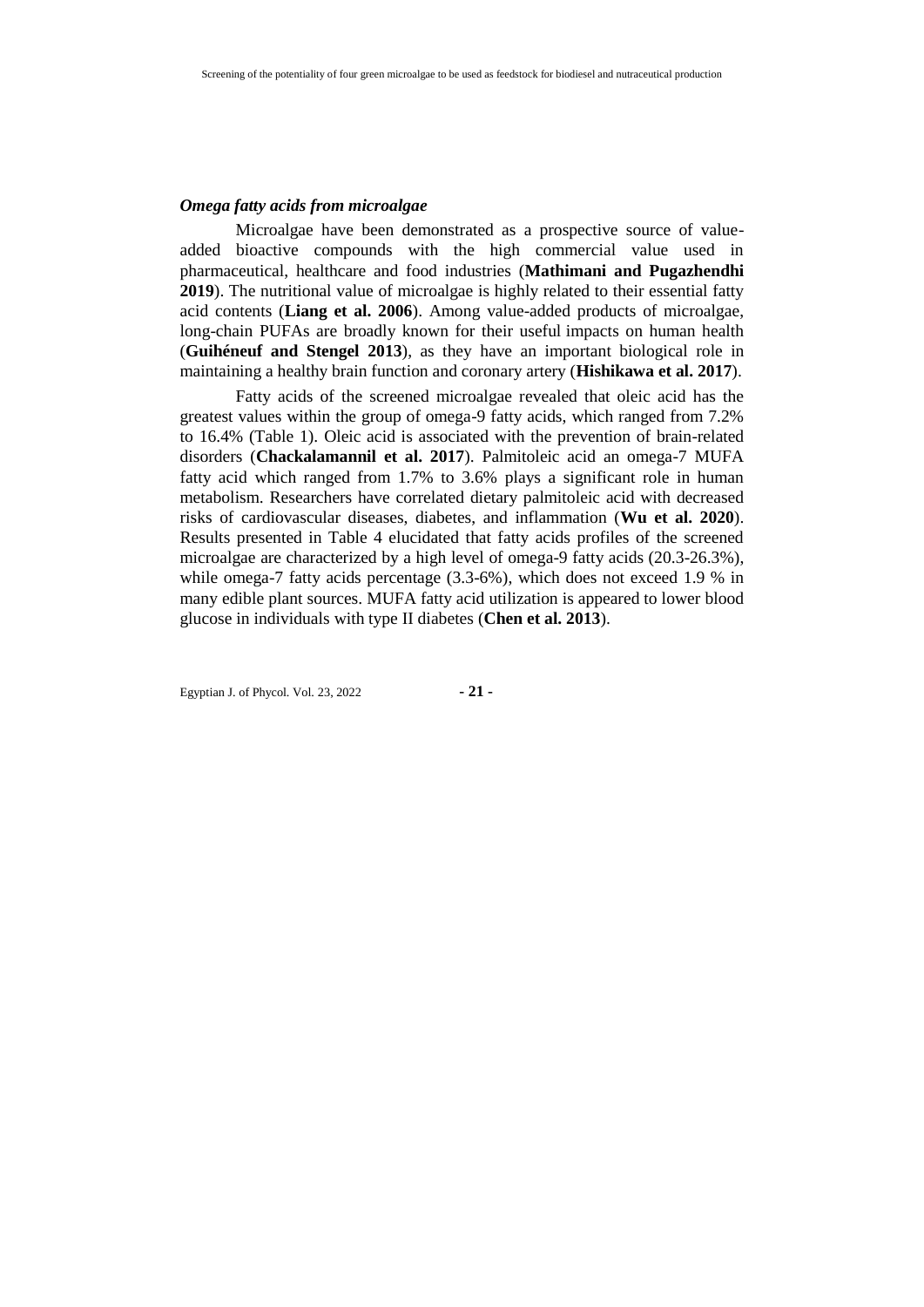PUFAs are divided into two major groups i.e., Omega-3 and omega-6, which play a principal role in the formation of the structure and function of nervous and visual systems of humans and have a protective impact against inflammatory and cardiovascular diseases (**Wysoczański et al. 2016**). Interestingly, most of our microalgae contained a high percentage of omega-3 fatty acids, which exceeds that of many oil sources (Table 4). For example, their percentage was in *A. quadricellulare* recorded 34.38 %, while it was 25.14% in fish oil (**Babalola and Apata 2011**).

In general, omega-3 fatty acids represent the largest proportion of unsaturated fatty acids in most isolates, especially *A. quadricellulare* and *M. minutum* Moreover, the predominant active omega-3 fatty acid in most isolates is α-linolenic acid, which constitutes about a quarter of fatty acids content in *A. quadricellulare* compared to other sources of lipids, similar results in which the soil algae *Protosiphon botryoides* produced fatty acids with high PUFAs and high omega-3 fatty acids (**Abomohra et al. 2022**).

Microalgae are the richest source of PUFAs particularly, EPA and DHA, which are the foremost vital PUFA's due to their metabolic functions (**Yen et al. 2013**). DHA and EPA are synthesized by microalgae under various culture conditions (**Adarme-Vega et al. 2012**). **Fraeye et al. (2012)** concluded that feed supplementation with omega-3 PUFAs within the form of fish oil or microalgae is more useful compared to supplementation with ALA through flaxseed oil due to the generally low transformation of ALA to EPA and DHA.

Egyptian J. of Phycol. Vol. 23, 2022 **- 22 -**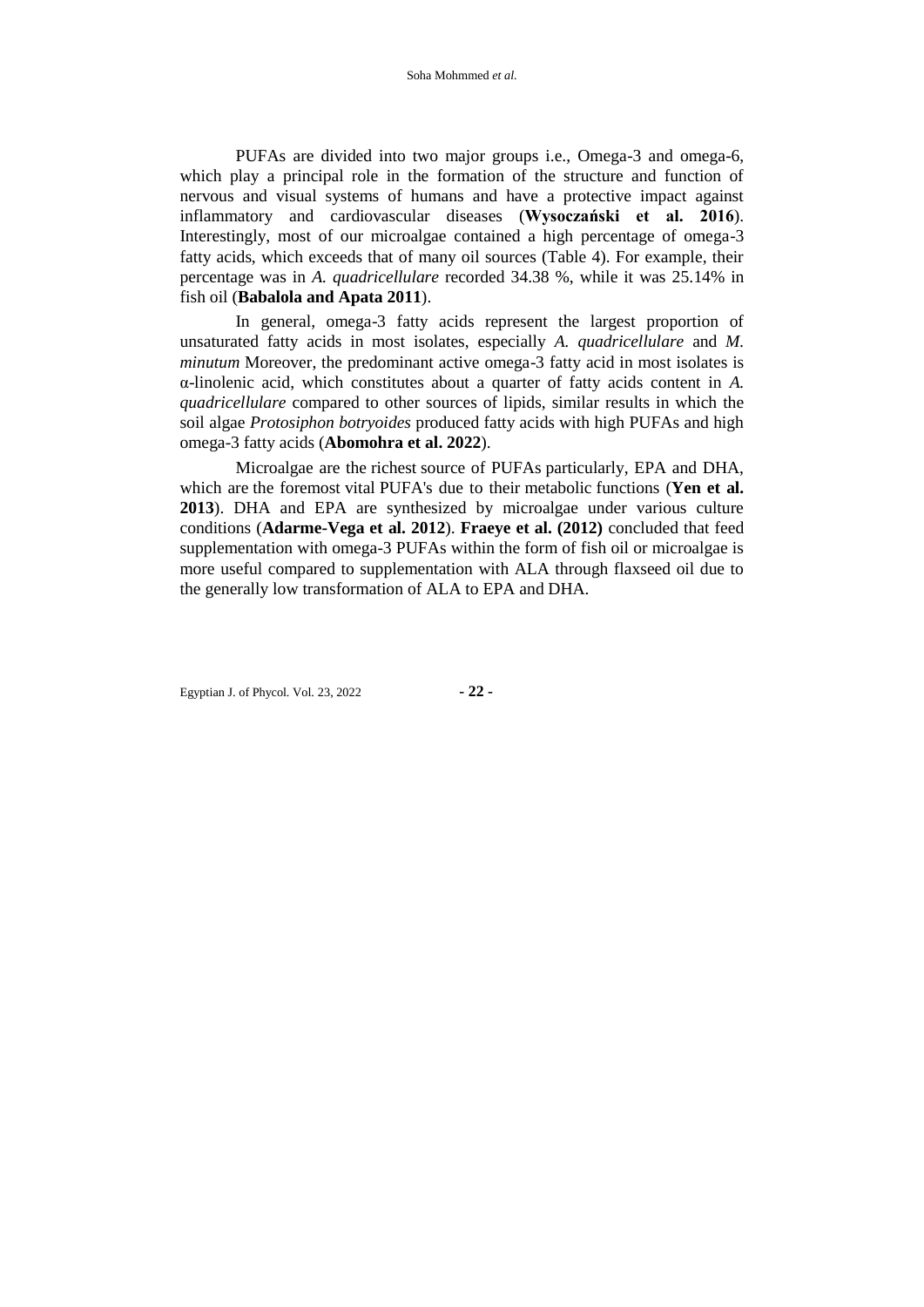| lipid source               | $\omega$ -3              | $0-6$ | $0-7$                    | $0-9$ | Total | References                    |
|----------------------------|--------------------------|-------|--------------------------|-------|-------|-------------------------------|
| Asterarcys quadricellulare | 34.4                     | 4.3   | 6.0                      | 26.3  | 70.9  |                               |
| Monoraphidium minutum      | 28.9                     | 12.1  | 3.6                      | 21.3  | 66.0  | Present study                 |
| Tetradesmus obliquus       | 21.5                     | 15.4  | 3.5                      | 20.3  | 60.7  |                               |
| Chlorolobion braunii       | 10.0                     | 19.46 | 3.3                      | 25.1  | 57.8  |                               |
| Fish oil                   | 25.1                     | 19.4  | 10.1                     | 23.3  | 77.8  | Babalola and Apata,<br>(2011) |
| Palm oil                   | 0.3                      | 11.2  | 0.3                      | 43.4  | 55.2  | Dorni et al. (2018)           |
| Soybean oil                | $\overline{\phantom{a}}$ | 6.1   | $\overline{\phantom{a}}$ | 46.6  | 52.6  | Babalola and Apata,<br>(2011) |
| Ghee (Clarified butter)    | 0.6                      | 2.0   | 1.9                      | 23.2  | 27.6  | Dorni et al. (2018)           |
| Coconut oil                | 0.3                      | 10.5  | 0.3                      | 4.3   | 15.2  | Babalola and Apata,<br>(2011) |

**Table 4: Omega fatty acids percentage of the four tested microalgae in comparison with some other lipid sources**  $\overline{a}$ 

# *Conclusion*

The present study evaluated the four locally isolated green microalgae based on their fatty acid profiles for biodiesel and nutraceutical production. Generally, the results confirmed that the lipids of these microalgae are suitable as biodiesel feedstock to be performed in a cold climate. Also, it pointed out that *Chlorolobion braunii* microalga is the best suitable candidate among the three

Egyptian J. of Phycol. Vol. 23, 2022 **- 23 -**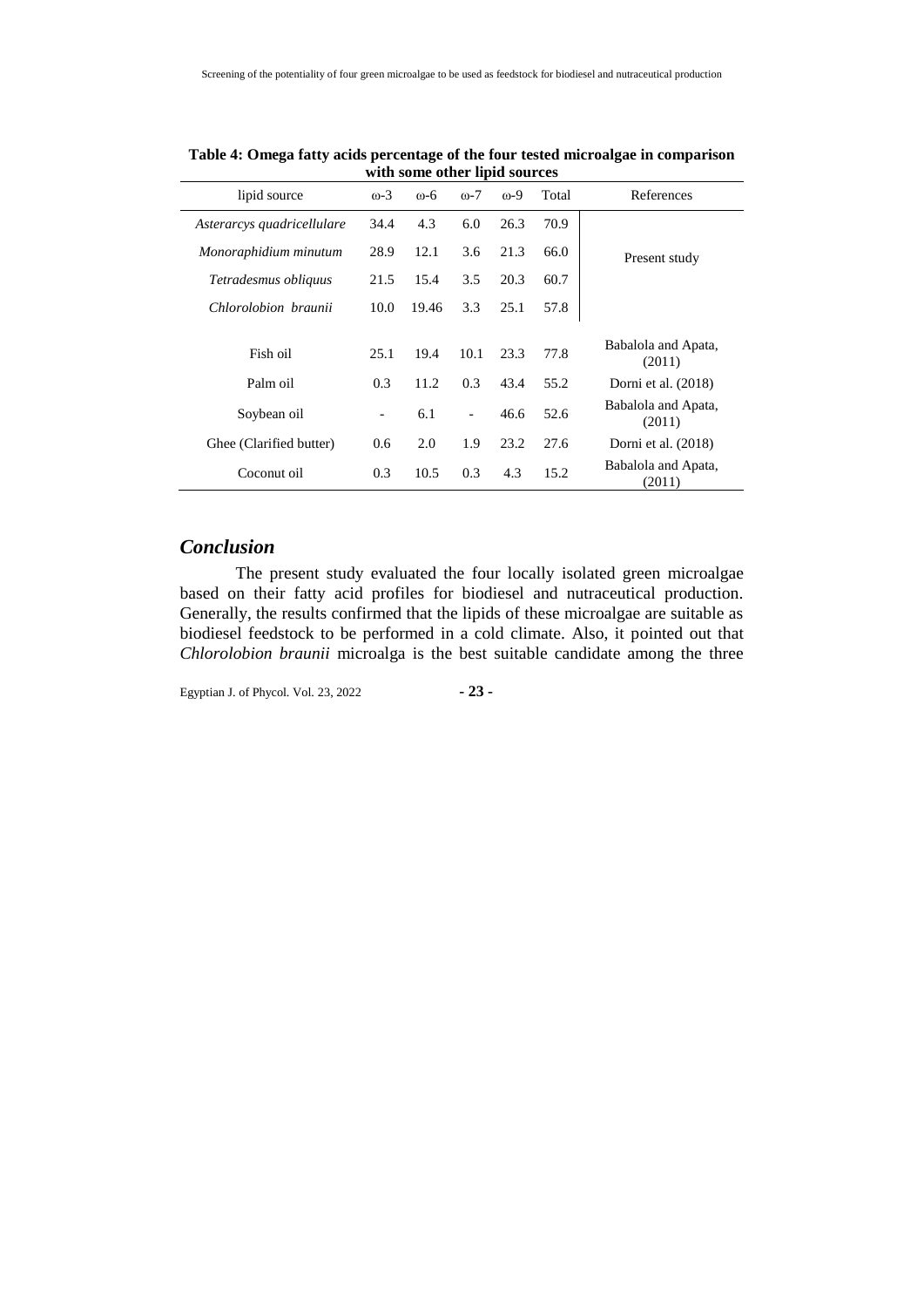other species. The results concluded that the lipids of these microalgae are a convenient nutraceutical source because of their high percentage of essential PUFAs (omega fatty acids), which could be applied in the nutraceutical industry. In addition, because the cost of producing compounds from microalgae is expensive, it is desirable to develop a low-cost bioreactor system to be profitable. Also, growth optimization for maximum biomass and metabolite output is necessary for large-scale applications. Furthermore, the use of wastewater for microalgal biomass production is another area that needs improving to make biotechnological applications cost-effective.

# *Acknowledgements*

The authors are grateful to the Botany and Microbiology Department, Faculty of Science, Benha University, Egypt, for supporting and providing the facilities to conduct this research. Special thanks to Dr Abdullah A. Saber, Associate Professor of Phycology at the Botany Department, Faculty of Science, Ain Shams University, for his kind assistance in identifying the microalgal species.

# *References*

**Abomohra, A. E. F., Eladel, H., and Mohammed, S. (2022).** Dual use of a local *Protosiphon* isolate BENHA2020 for biodiesel production and antioxidant activity of lipid-free biomass: A novel biorefinery approach for biomass valorization. *Renewable Energy*.

Egyptian J. of Phycol. Vol. 23, 2022 **- 24 -**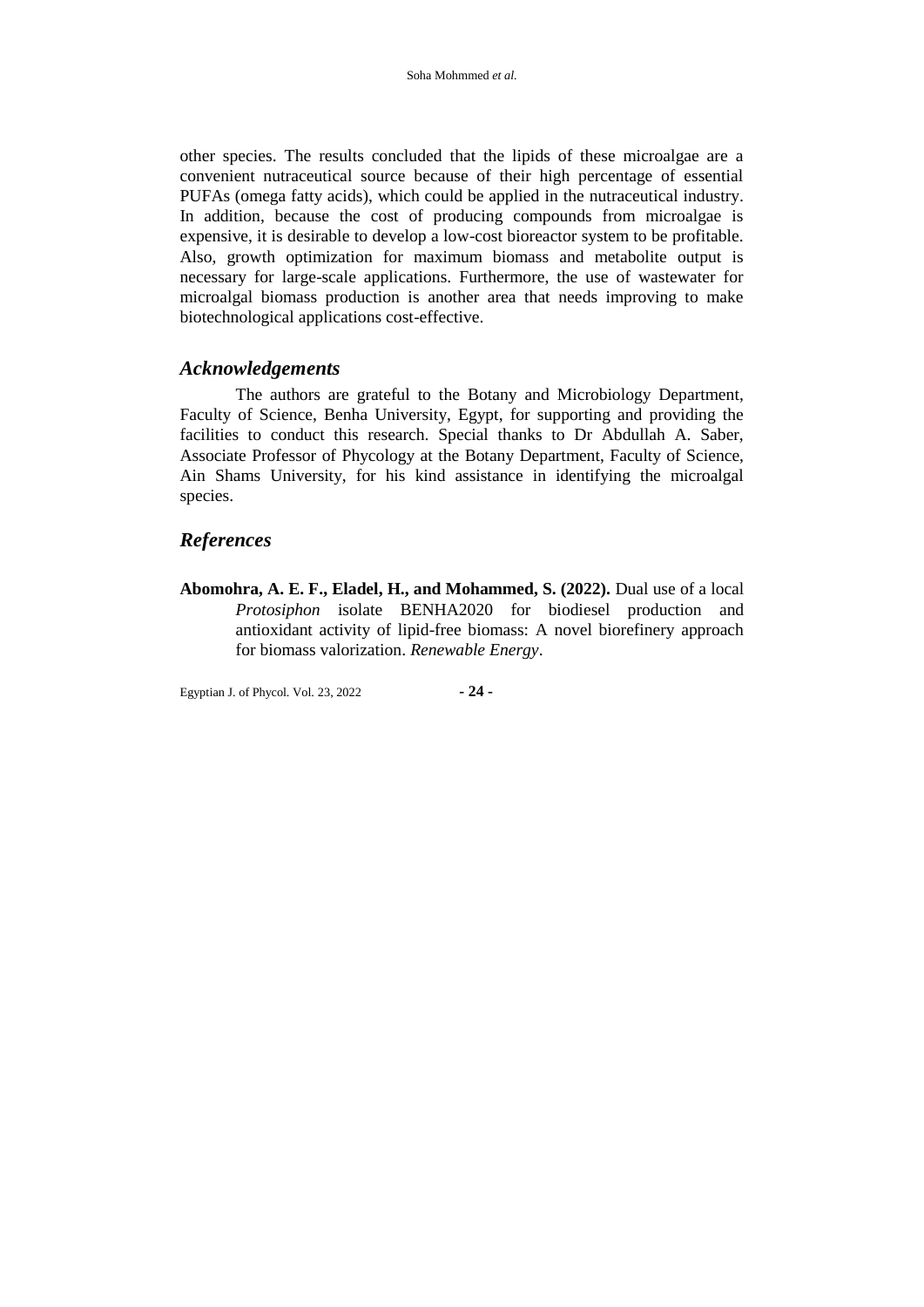- **Abomohra, A. E. F., Eladel, H., El-Esawi, M., Wang, S., Wang, Q., He, Z., ... and Hanelt, D. (2018).** Effect of lipid-free microalgal biomass and waste glycerol on growth and lipid production of *Scenedesmus obliquus*: Innovative waste recycling for extraordinary lipid production. *Bioresource technology*, *249***, 992-999.**
- **Adarme-Vega, T. C., Lim, D. K., Timmins, M., Vernen, F., Li, Y., and Schenk, P. M. (2012).** Microalgal biofactories: a promising approach towards sustainable omega-3 fatty acid production. *Microbial cell factories*, *11***(1), 1-10.**
- **Almarashi, J. Q., El-Zohary, S. E., Ellabban, M. A., and Abomohra, A. E. F. (2020).** Enhancement of lipid production and energy recovery from the green microalga *Asterarcys quadricellulare* by inoculum pretreatment with low-dose cold atmospheric pressure plasma (CAPP). *Energy Conversion and Management*, *204***, 112314.**
- **Aluko, R. (2012).** Bioactive peptides. In *Functional foods and nutraceuticals* (pp. 37-61). Springer, New York, NY.
- **Anderson, R. A. (Ed.). (2005).** *Algal culturing techniques*. Elsevier.
- **Antolin, G., Tinaut, F. V., Briceno, Y., Castano, V., Perez, C., and Ramırez, A. I. (2002).** Optimisation of biodiesel production by sunflower oil transesterification. *Bioresource technology*, *83***(2), 111-114.**
- **Ashour, M., Elshobary, M. E., El-Shenody, R., Kamil, A. W., and Abomohra, A. E. F. (2019).** Evaluation of a native oleaginous marine microalga *Nannochloropsis oceanica* for dual use in biodiesel production and aquaculture feed. *Biomass and Bioenergy*, *120***, 439-447.**

Egyptian J. of Phycol. Vol. 23, 2022 **- 25 -**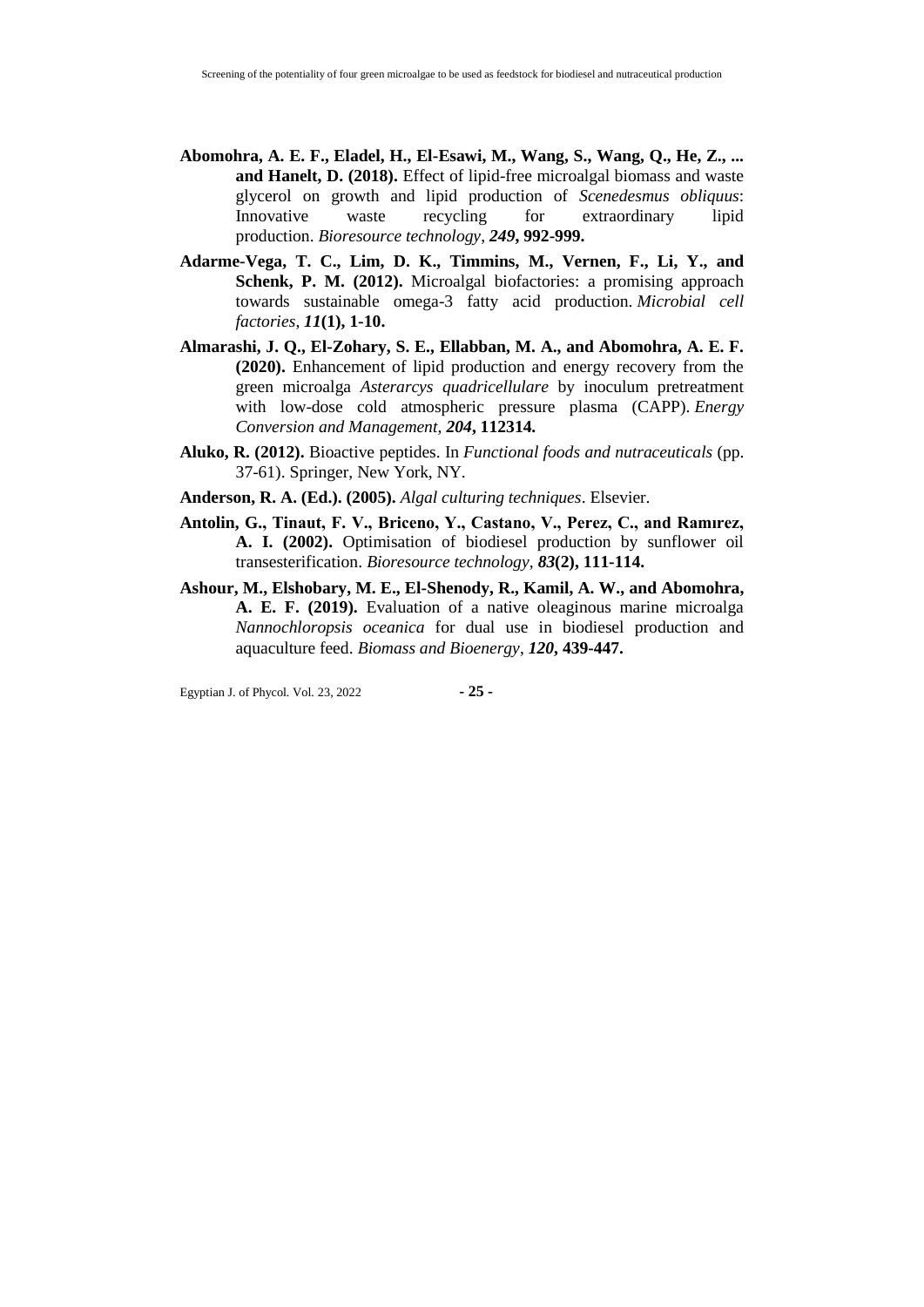- **ASTM (2008)**. Standard specification for biodiesel fuel blend stock (B100) for middle distillate fuels, ASTM D6751- 08. ASTM International, West Conshohocken
- **Babalola, T. O. O., and Apata, D. F. (2011).** Chemical and quality evaluation of some alternative lipid sources for aqua feed production. *Agriculture and Biology Journal of North America*, *2***(6), 935-943.**
- **Bazinet, R. P., and Layé, S. (2014).** Polyunsaturated fatty acids and their metabolites in brain function and disease. *Nature Reviews Neuroscience*, *15***(12), 771-785.**
- **Bhalamurugan, G. L., Valerie, O., & Mark, L. (2018).** Valuable bioproducts obtained from microalgal biomass and their commercial applications: A review. *Environmental Engineering Research*, **23(3), 229–241.** <https://doi.org/10.4491/eer.2017.220>
- **Brans, J. P., Mareschal, B., (2005).** PROMETHEE methods, multiple criteria decision analysis: state of the art surveys, **163–186.**
- **CEN (2008).** (European Committee for Standardization) Automotive fuels: fatty acid methyl esters (FAME) for diesel engines: requirements and test methods, EN14214. European Committee for Standardization, Austrian Standards Institute, Vienna, Austria
- **Chackalamannil, S., Rotella, D., and Ward, S. (2017).** *Comprehensive medicinal chemistry III*. Elsevier.
- **Chen, B., McClements, D. J., and Decker, E. A. (2013).** Design of foods with bioactive lipids for improved health. *Annual review of food science and technology*, *4***, 35-56.**

Egyptian J. of Phycol. Vol. 23, 2022 **- 26 -**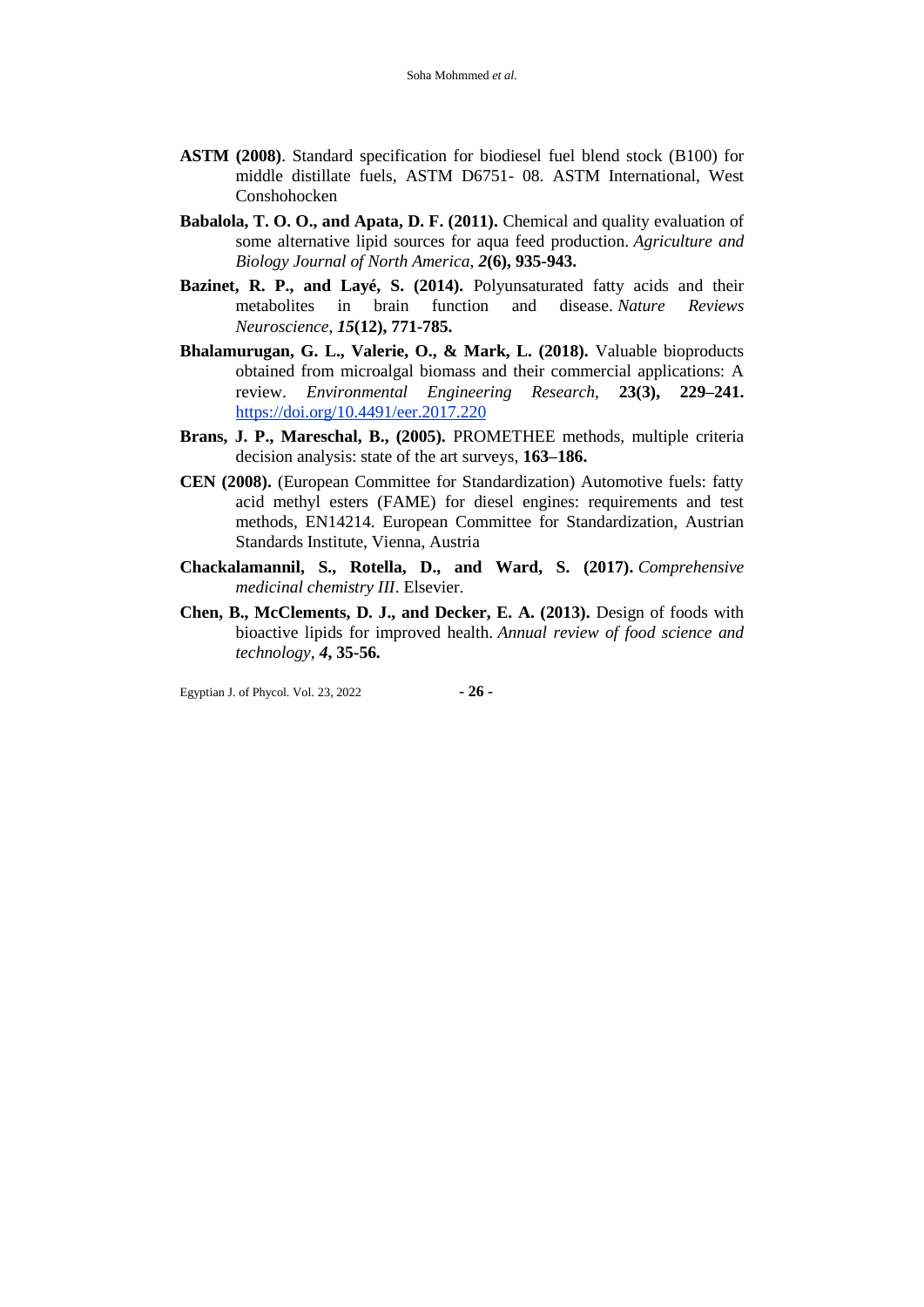- **Christie, W. W. (1993).** Preparation of ester derivatives of fatty acids for chromatographic analysis. *Advances in lipid methodology*, *2***(69), e111.**
- **Clifton, P. M., and Keogh, J. B. (2017).** A systematic review of the effect of dietary saturated and polyunsaturated fat on heart disease. *Nutrition, Metabolism and Cardiovascular Diseases*, *27***(12), 1060-1080.**
- **Díaz, G. C., Cruz, Y. R., Fortes, M. M., Viegas, C. V., Carliz, R. G., Furtado, N. C., and Aranda, D. A. G. (2014).** Primary Separation of Antioxidants (Unsaponifiables) the Wet Biomass Microalgae *Chlamydomonas* sp. and Production of the Biodiesel. *Natural Science*, *6***(15), 1210.**
- **Dorni, C., Sharma, P., Saikia, G., and Longvah, T. (2018).** Fatty acid profile of edible oils and fats consumed in India. *Food chemistry*, *238***, 9-15.**
- **Eladel, H., Abomohra, A. E. F., Battah, M., Mohmmed, S., Radwan, A., and Abdelrahim, H. (2019).** Evaluation of *Chlorella sorokiniana* isolated from local municipal wastewater for dual application in nutrient removal and biodiesel production. *Bioprocess and biosystems engineering*, *42***(3), 425-433.**
- **Enamala, M. K., Enamala, S., Chavali, M., Donepudi, J., Yadavalli, R., Kolapalli, B., ... and Kuppam, C. (2018).** Production of biofuels from microalgae-A review on cultivation, harvesting, lipid extraction, and numerous applications of microalgae. *Renewable and Sustainable Energy Reviews*, *94***, 49-68.**

Egyptian J. of Phycol. Vol. 23, 2022 **- 27 -**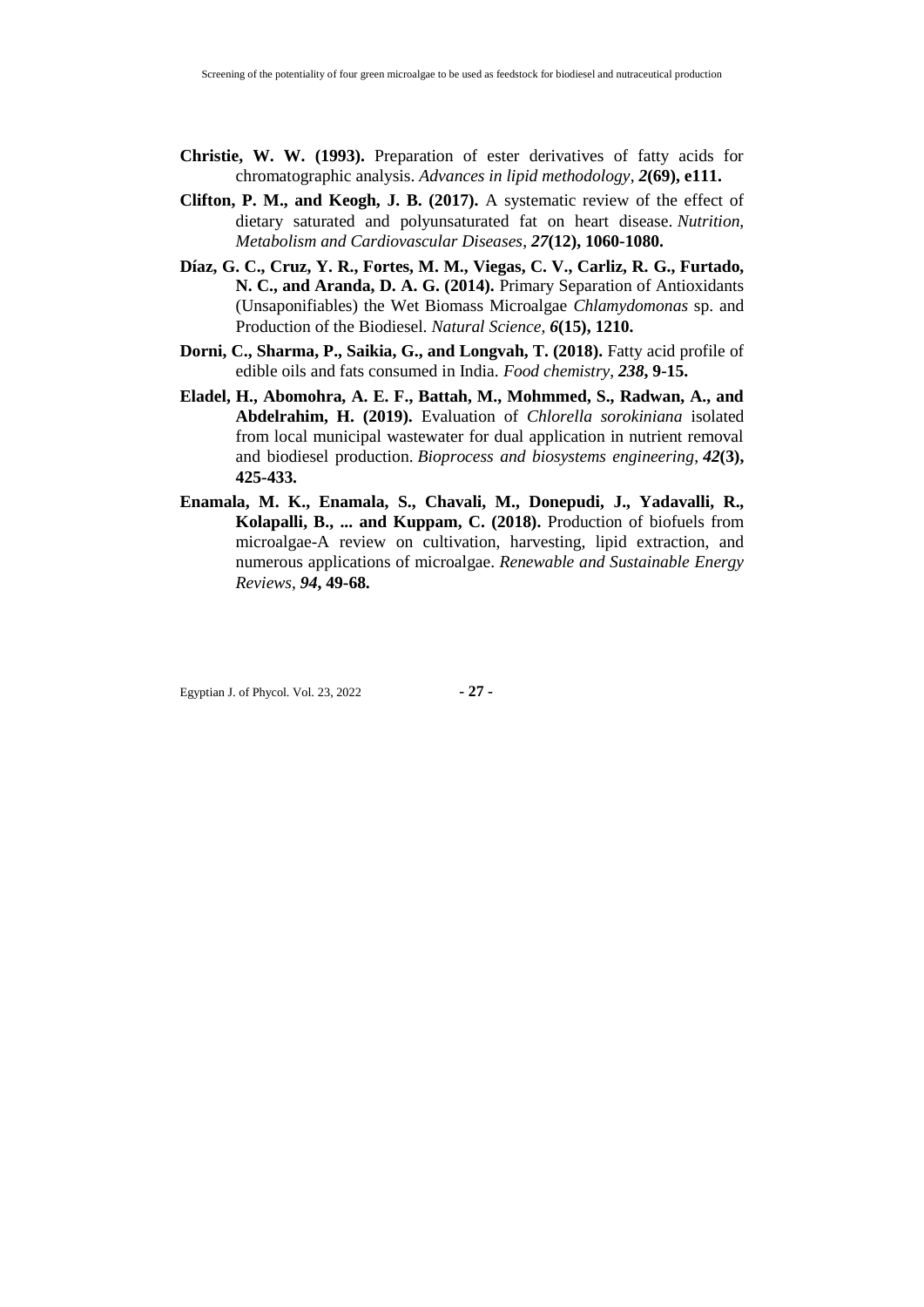- **Folayan, A. J., Anawe, P. A. L., Aladejare, A. E., and Ayeni, A. O. (2019).** Experimental investigation of the effect of fatty acids configuration, chain length, branching and degree of unsaturation on biodiesel fuel properties obtained from lauric oils, high-oleic and high-linoleic vegetable oil biomass. *Energy Reports*, *5***, 793-806.**
- **Folch, J., Lees, M., and Stanley, G. S. (1957).** A simple method for the isolation and purification of total lipids from animal tissues. *Journal of biological chemistry*, *226***(1), 497-509.**
- **Fraeye, I., Bruneel, C., Lemahieu, C., Buyse, J., Muylaert, K., and Foubert, I. (2012).** Dietary enrichment of eggs with omega-3 fatty acids: A review. *Food Research International*, *48***(2), 961-969.**
- **Guihéneuf, F., and Stengel, D. B. (2013).** LC-PUFA-enriched oil production by microalgae: accumulation of lipid and triacylglycerols containing n-3 LC-PUFA is triggered by nitrogen limitation and inorganic carbon availability in the marine haptophyte *Pavlova lutheri*. *Marine drugs*, *11***(11), 4246- 4266.**
- **Hegewald, E., & Schmidt, A. (1992).** *Asterarcys* Comas, eine weit verbreitete tropische Grünalgengattung. *Algological Studies/Archiv für Hydrobiologie, Supplement Volumes*, **25-30.**
- **Held, P. (2011).** Monitoring of algal growth using their intrinsic properties: Use of a Multi-Mode Monochromator-based Microplate Reader for Biofuel Research.Inc., Vermont.

Egyptian J. of Phycol. Vol. 23, 2022 **- 28 -**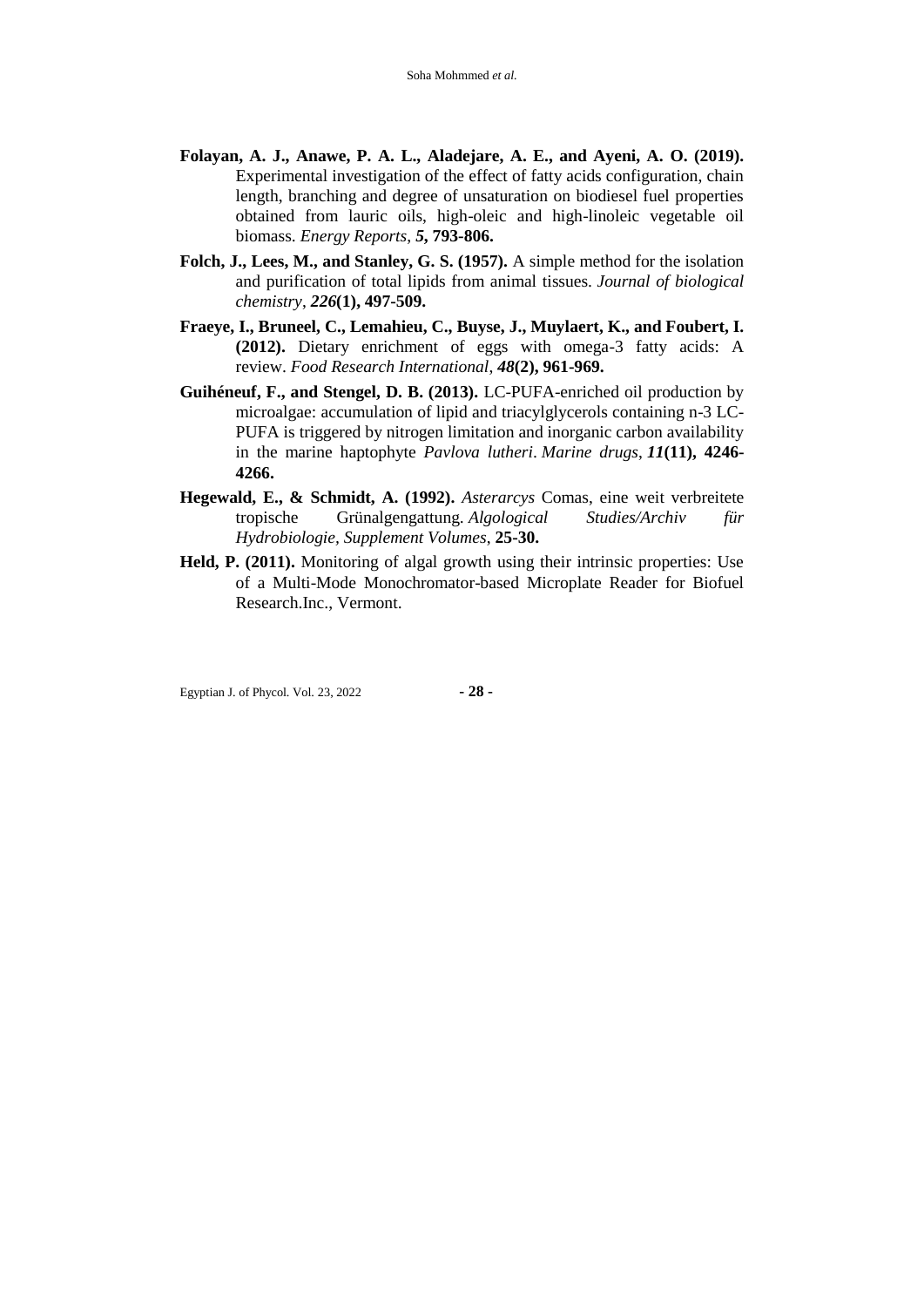- **Hishikawa, D., Valentine, W. J., Iizuka**‐**Hishikawa, Y., Shindou, H., and Shimizu, T. (2017).** Metabolism and functions of docosahexaenoic acid‐containing membrane glycerophospholipids. *FEBS letters*, *591***(18), 2730-2744.**
- **Hoekman, S. K., Broch, A., Robbins, C., Ceniceros, E., and Natarajan, M. (2012).** Review of biodiesel composition, properties, and specifications. *Renewable and sustainable energy reviews*, *16***(1), 143- 169.**
- **Islam, M. A., Magnusson, M., Brown, R. J., Ayoko, G. A., Nabi, M., and**  Heimann, K. (2013). Microalgal species selection for biodiesel production based on fuel properties derived from fatty acid profiles. *Energies*, *6***(11), 5676-5702.**
- **Khan, M. I., Shin, J. H., & Kim, J. D. (2018).** The promising future of microalgae: Current status, challenges, and optimization of a sustainable and renewable industry for biofuels, feed, and other products. Microbial Cell Factories.<https://doi.org/10.1186/s12934-018-0879-x>
- **Komárek, J., & Fott, B. (1983).** Die Binnengewässer, Band 16 Teil 7 Hälfte 1. Das Phytoplankton des Süßwassers. Systematik und Biologie Teil 7, 1. Hälfte: Chlorophyceae (Grünalgen), Ordnung Chlorococcales. *Schweizerbart'sche Verlagsbuchhandlung: Stuttgart, Germany*.
- **Kramadibrata, M. A. M., Nurjanah, S., Muhaemin, M., Mardawati, E., Herwanto, T., Rosalinda, S. N., ... and Putri, F. E. (2019).** Selecting biofuel obtained from Sunan Pecan oil for diesel engine fuel. *Journal of Agricultural Science and Technology A*, *9***, 323-328.**

Egyptian J. of Phycol. Vol. 23, 2022 **- 29 -**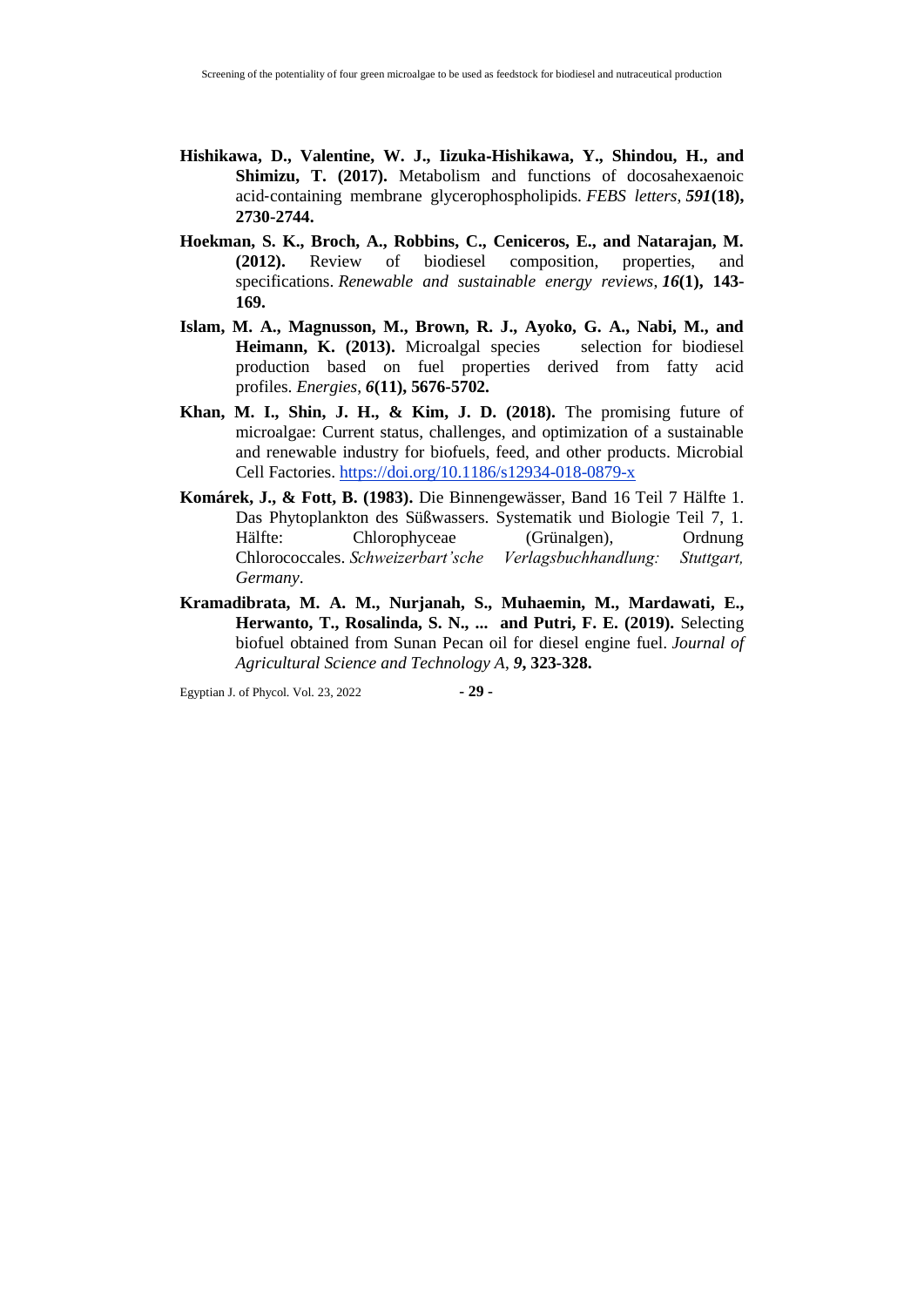- **Liang, Y., Beardall, J., and Heraud, P. (2006).** Effects of nitrogen source and UV radiation on the growth, chlorophyll fluorescence and fatty acid composition of *Phaeodactylum tricornutum* and *Chaetoceros muelleri* (Bacillariophyceae). *Journal of Photochemistry and Photobiology B: Biology*, *82***(3), 161-172.**
- **Ma, Y., Wang, Z., Yu, C., Yin, Y., & Zhou, G. (2014).** Evaluation of the potential of 9 *Nannochloropsis* strains for biodiesel production. *Bioresource technology*, *167***, 503-509.**
- **Maki, K. C., Eren, F., Cassens, M. E., Dicklin, M. R., and Davidson, M. H. (2018).** ω-6 Polyunsaturated fatty acids and cardiometabolic health: current evidence, controversies, and research gaps. *Advances in Nutrition*, *9***(6), 688-700.**
- **Mandotra, S. K., Kumar, P., Suseela, M. R., and Ramteke, P. W. (2014).**  Fresh water green microalga *Scenedesmus abundans*: a potential feedstock for high quality biodiesel production. *Bioresource Technology*, *156***, 42-47.**
- **Mathimani, T., and Pugazhendhi, A. (2019).** Utilization of algae for biofuel, bio-products and bio-remediation. *Biocatalysis and agricultural biotechnology*, *17***, 326-330.**
- **Mendis, E., and Kim, S. K. (2011).** Present and future prospects of seaweeds in developing functional foods. *Advances in food and nutrition research*, *64***, 1-15.**
- **Meng, X., Yang, J., Xu, X., Zhang, L., Nie, Q., & Xian, M. (2009).** Biodiesel production from oleaginous microorganisms. *Renewable energy*, *34***(1), 1- 5.**

Egyptian J. of Phycol. Vol. 23, 2022 **- 30 -**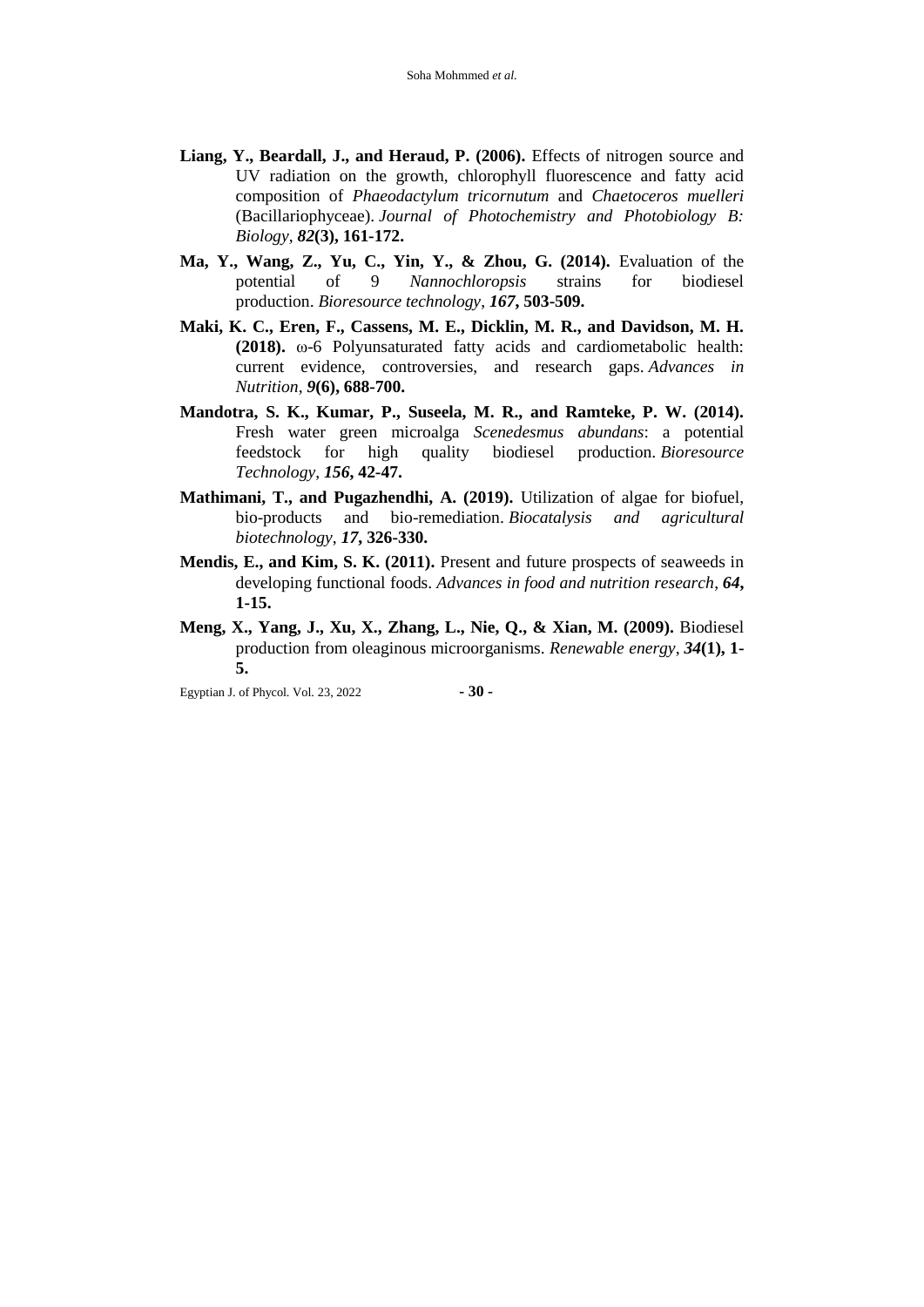- **Park, J. Y., Kim, D. K., Lee, J. P., Park, S. C., Kim, Y. J., and Lee, J. S. (2008).** Blending effects of biodiesels on oxidation stability and low temperature flow properties. *Bioresource technology*, *99***(5), 1196-1203.**
- **Ramos, M. J., Fernández, C. M., Casas, A., Rodríguez, L., and Pérez, Á. (2009).** Influence of fatty acid composition of raw materials on biodiesel properties. *Bioresource technology*, *100***(1), 261-268.**
- **Santhakumaran, P., Kookal, S. K., Mathew, L., and Ray, J. G. (2019).**  Bioprospecting of three rapid-growing freshwater green algae, promising biomass for biodiesel production. *BioEnergy Research*, *12***(3), 680-693.**
- **Song, M., Pei, H., Hu, W., and Ma, G. (2013).** Evaluation of the potential of 10 microalgal strains for biodiesel production. *Bioresource technology*, *141***, 245-251.**
- **Talebi, A. F., Mohtashami, S. K., Tabatabaei, M., Tohidfar, M., Bagheri, A., Zeinalabedini, M., ... and Bakhtiari, S. (2013).** Fatty acids profiling: a selective criterion for screening microalgae strains for biodiesel production. *Algal Research*, *2***(3), 258-267.**
- **Tiwari, V., Das, A., Thakur, S., & Trivedi, R. K. (2021).** Molecular characterization of blue-green algae (*Anabaena constricta*) and comparative studies of biodiesel production from other species.
- **Tsarenko, P. M., Wasser, S. P., & Nevo, E. (2011).** Chlorophyta. *Algae of Ukraine: diversity, nomenclature, taxonomy, ecology and geography. ARG Gantner, Ruggell, Liechtenstein*.
- **Ward, O. P., and Singh, A. (2005).** Omega-3/6 fatty acids: alternative sources of production. *Process biochemistry*, *40***(12), 3627-3652.**

Egyptian J. of Phycol. Vol. 23, 2022 **- 31 -**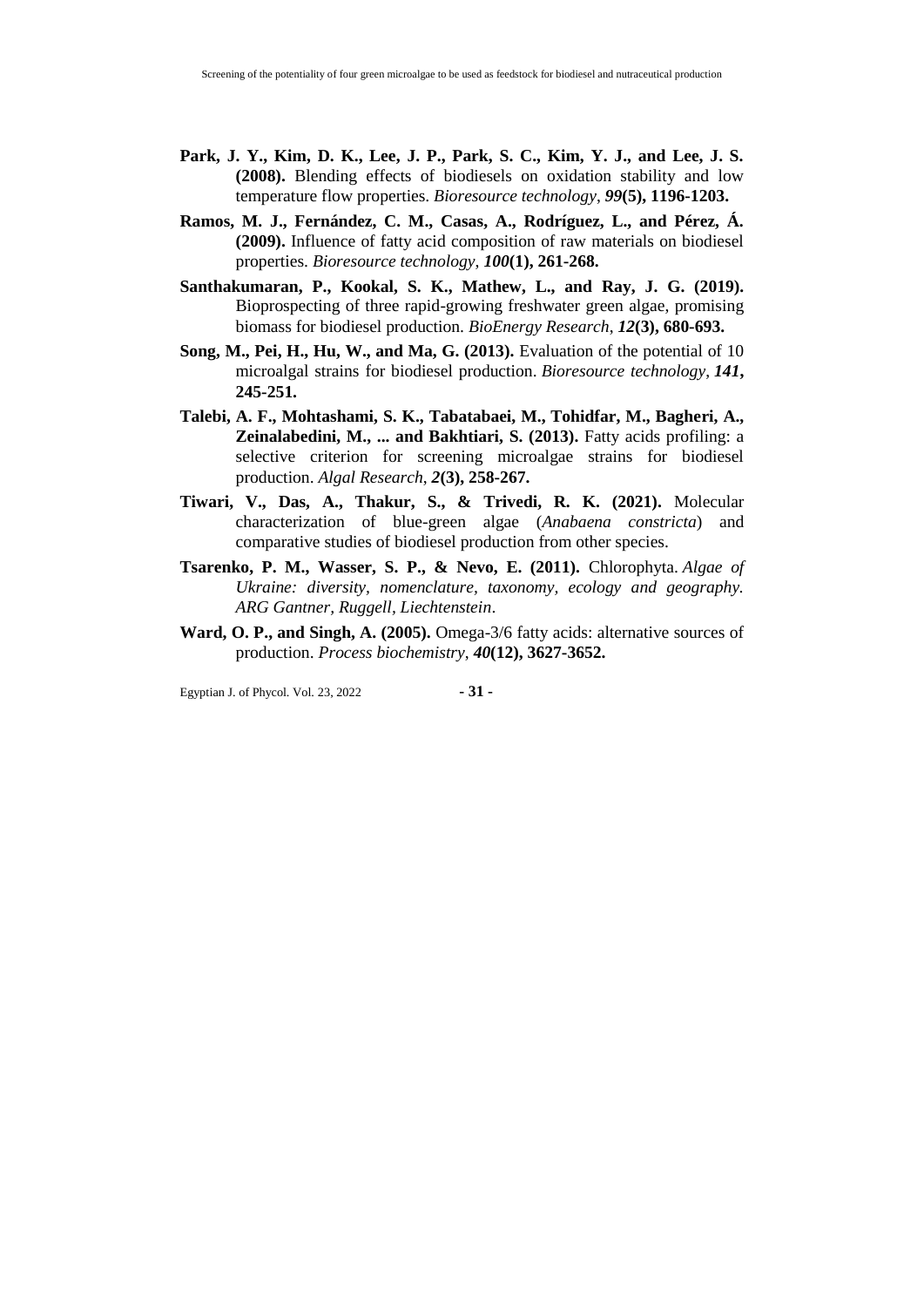- **Wehr, J. D., Sheath, R. G., and Kociolek, J. P. (Eds.). (2015).** *Freshwater algae of North America: ecology and classification*. Elsevier.
- **Wu, H., Xu, L., & Ballantyne, C. M. (2020).** Dietary and pharmacological fatty acids and cardiovascular health. *The Journal of Clinical Endocrinology & Metabolism*, *105***(4), 1030-1045.**
- **Wysoczański T, Sokoła-Wysoczańska E, Pękala J, Lochyński S, Czyż K, Bodkowski R, Herbinger G, Patkowska-Sokoła B, Librowski T (2016).** Omega-3 fatty acids and their role in central nervous system a review. *Current medicinal chemistry*, *23***(8), 816-831.**
- **Yagi, S., Fukuda, D., Aihara, K. I., Akaike, M., Shimabukuro, M., and Sata, M. (2017).** n-3 polyunsaturated fatty acids: promising nutrients for preventing cardiovascular disease. *Journal of atherosclerosis and thrombosis*, RV17013.
- **Yen, H. W., Hu, I. C., Chen, C. Y., Ho, S. H., Lee, D. J., and Chang, J. S. (2013).** Microalgae-based biorefinery–from biofuels to natural products. *Bioresource technology*, *135***, 166-174.**

Egyptian J. of Phycol. Vol. 23, 2022 **- 32 -**